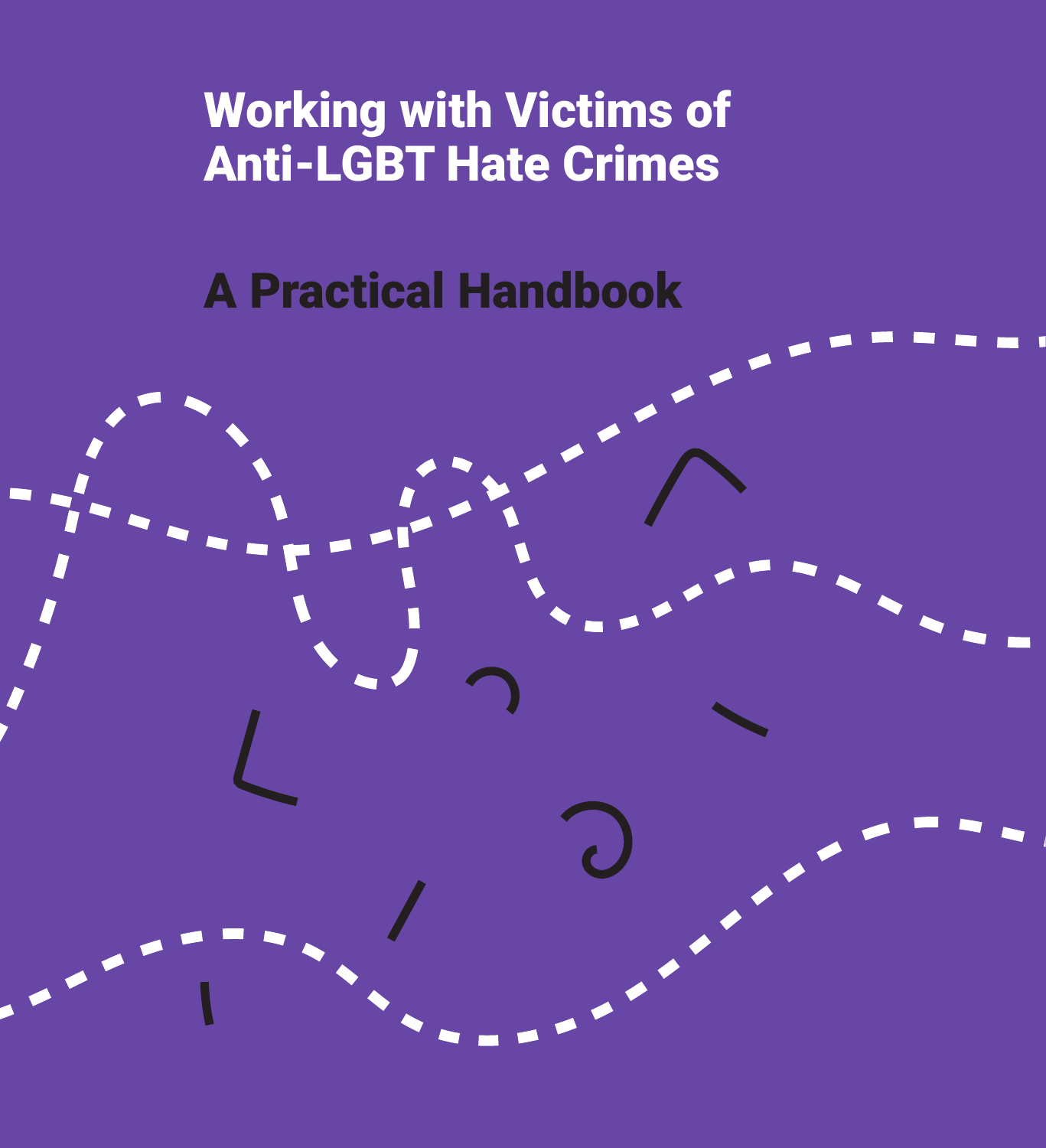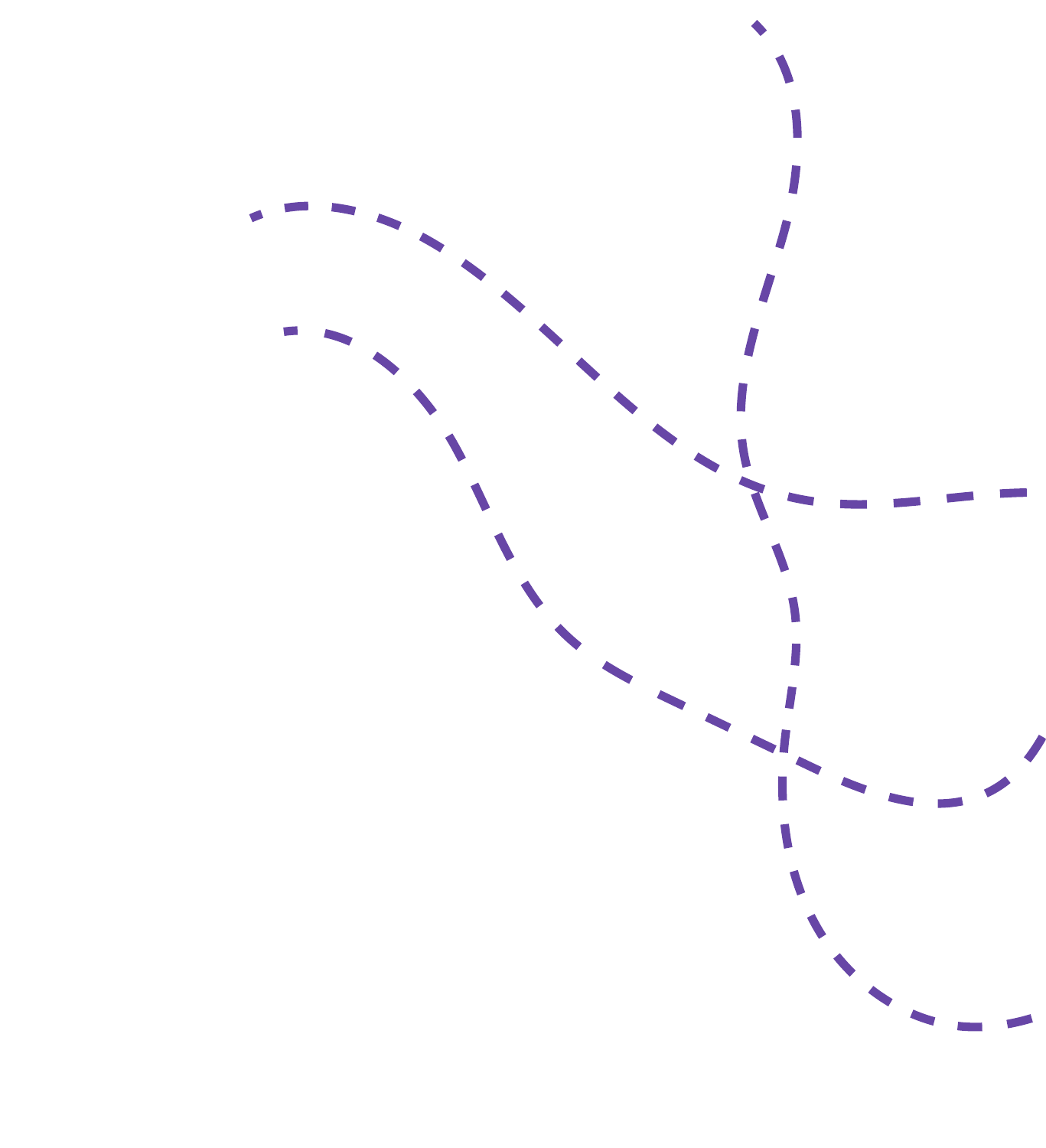# Working with Victims of Anti-LGBT Hate Crimes

# A Practical Handbook

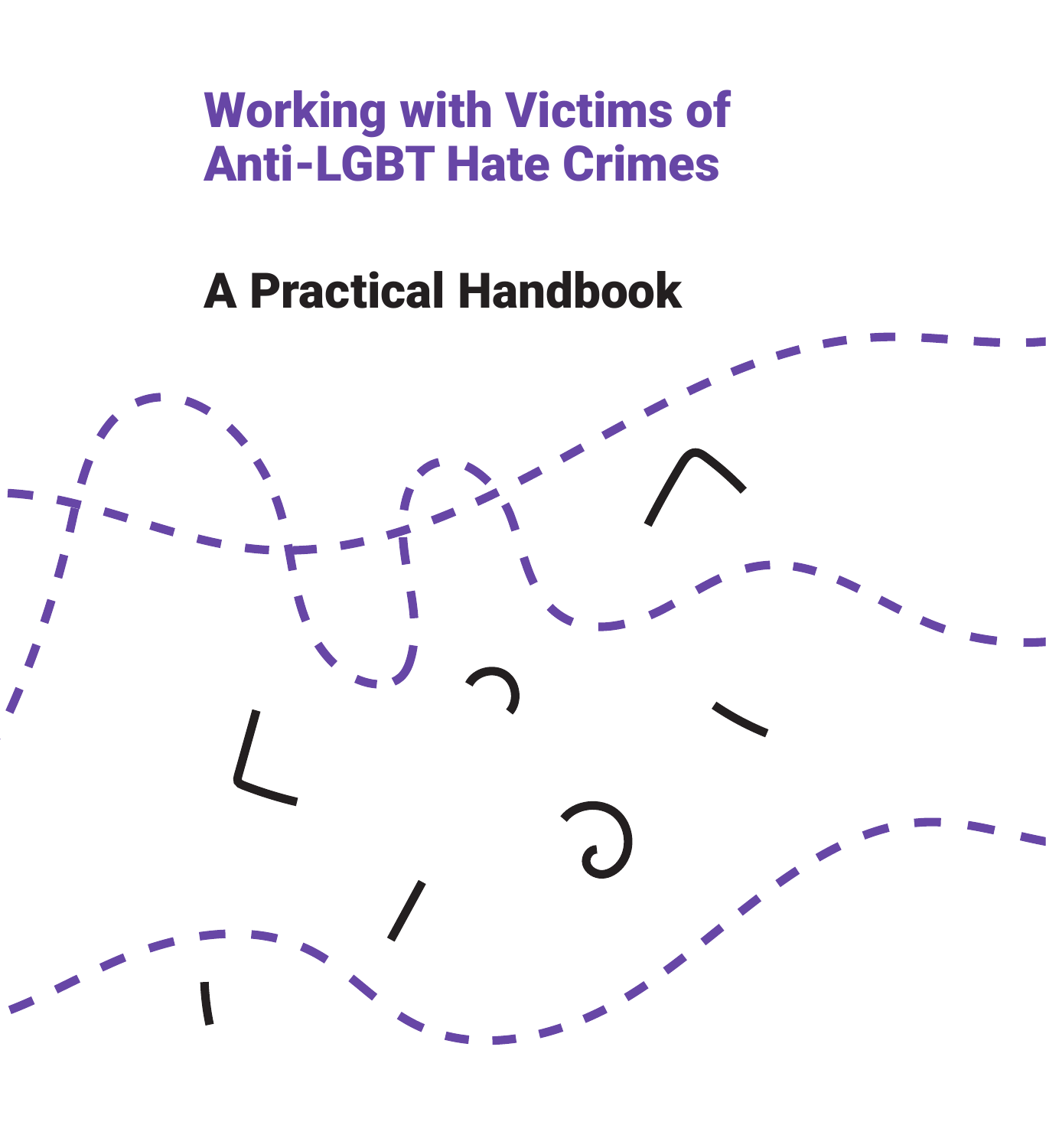Editor: Mia Gonan Author: Marko Jurčić Author of the national sections: Nick Antjoule Contributors: Tamás Dombos, Bea Sándor, József Kárpáti, Giacomo Viggiani, Kenneth Mills, Tomas Vytautas Raskevičius, Paola Parolari, Thanasis Theofilopoulos, Nick Antjoule, Karolina Więckiewicz, Piotr Godzisz, Jose Antonio Langarita, Núria Sadurní, Paolo Leotti, Xavier Vallvé. Proofreading: Monika Majstorović Graphic design: Ena Jurov

ISBN:



www.galop.org.uk



Come Forward: Empowering and Supporting Victims of Anti-LGBT Hate Crimes

Project coordinator: Giacomo Viggiani, Università di Brescia Project co-coordinator: Luciana Guaglianone, Università di Brescia Scientific leader: Piotr Godzisz, Lambda Warsaw

The project "Come Forward: Empowering and Supporting Victims of Anti-LGBT Hate Crimes" is funded by the Rights, Equality and Citizenship Programme (2014 – 2020) of the European Union (JUST/2015/RACC/AG/VICT/8957).



The content of this publication does not reflect the official opinion of the European Union. Responsibility for the information and views expressed in the publication lies entirely with the author(s).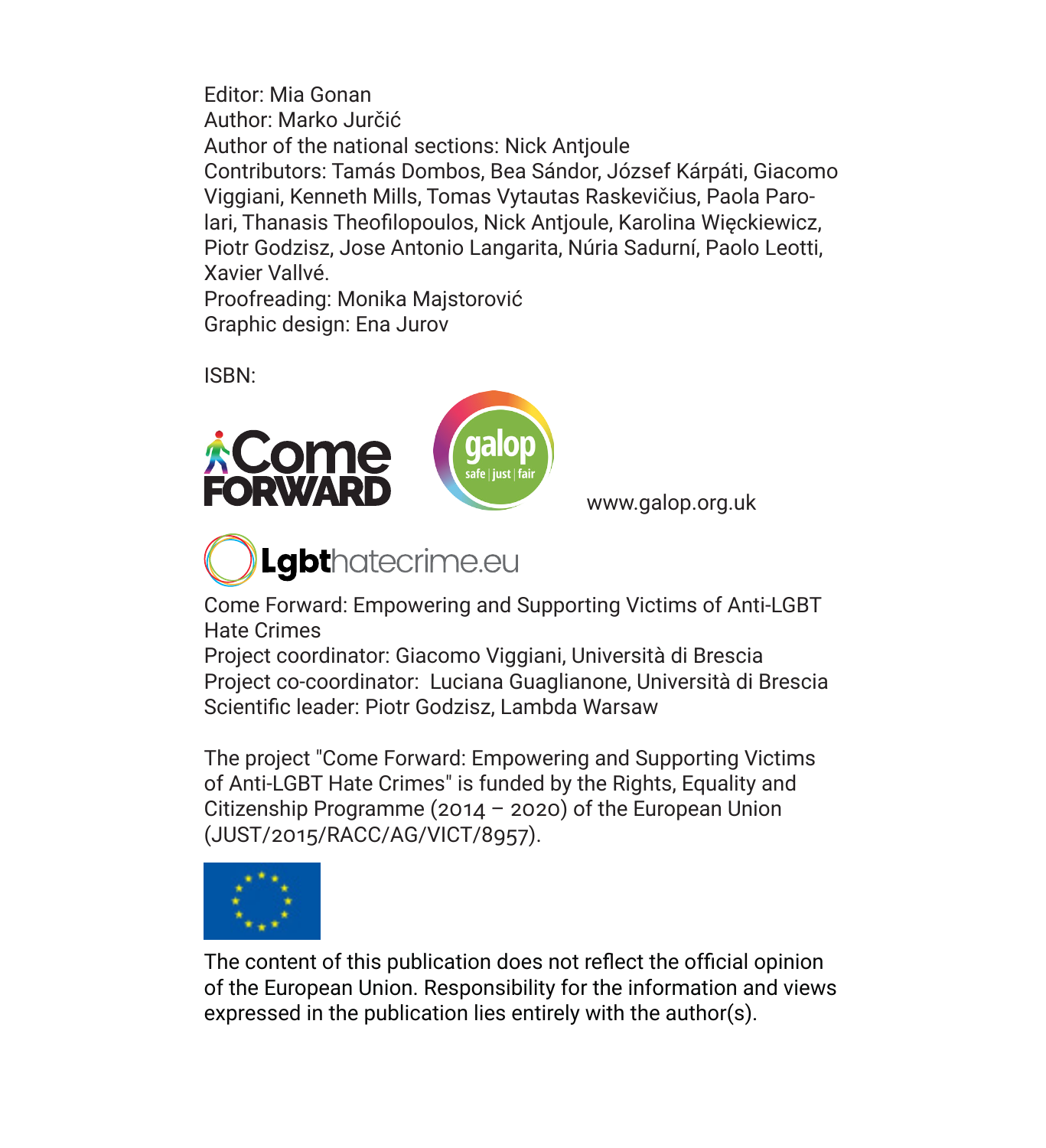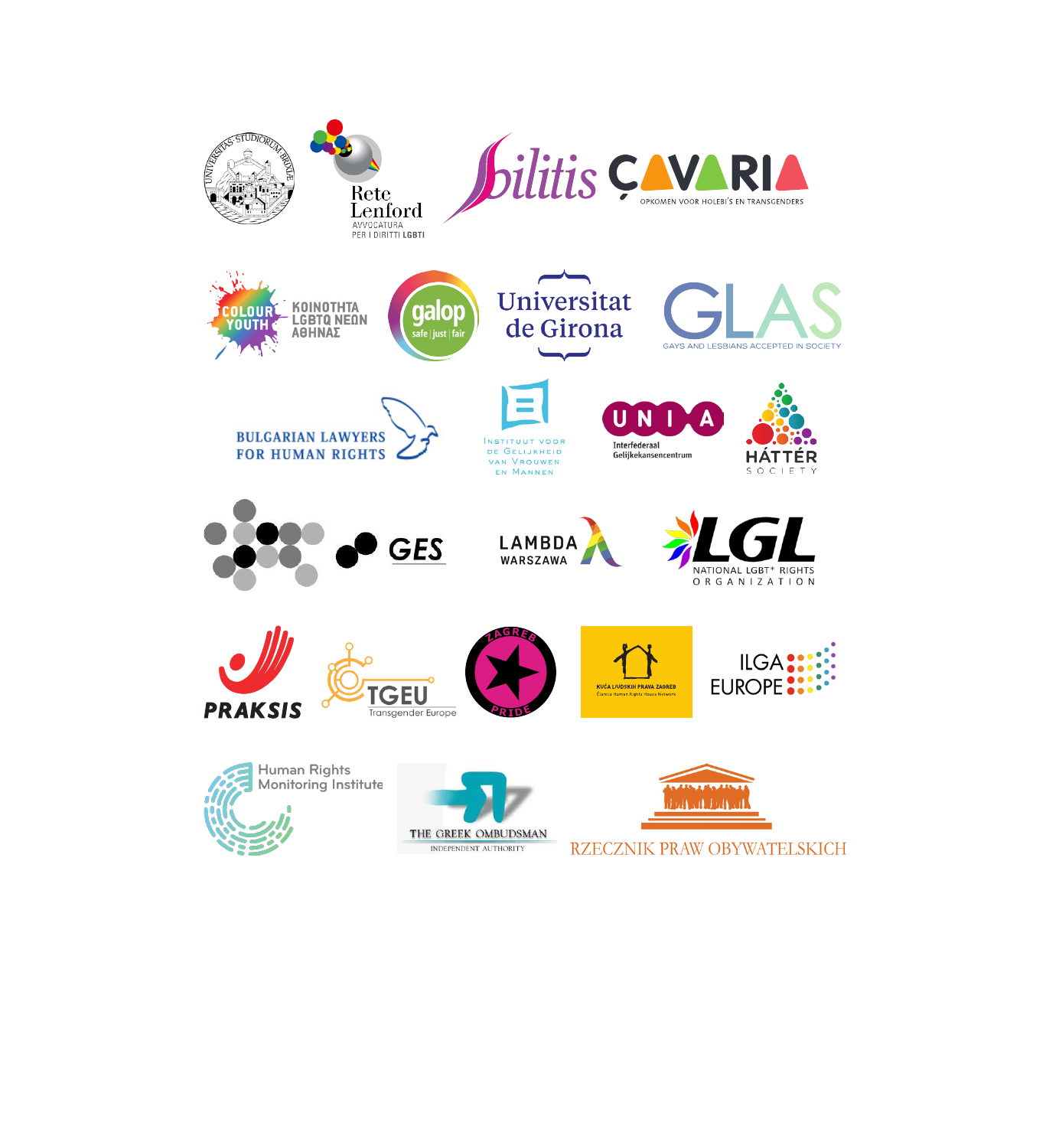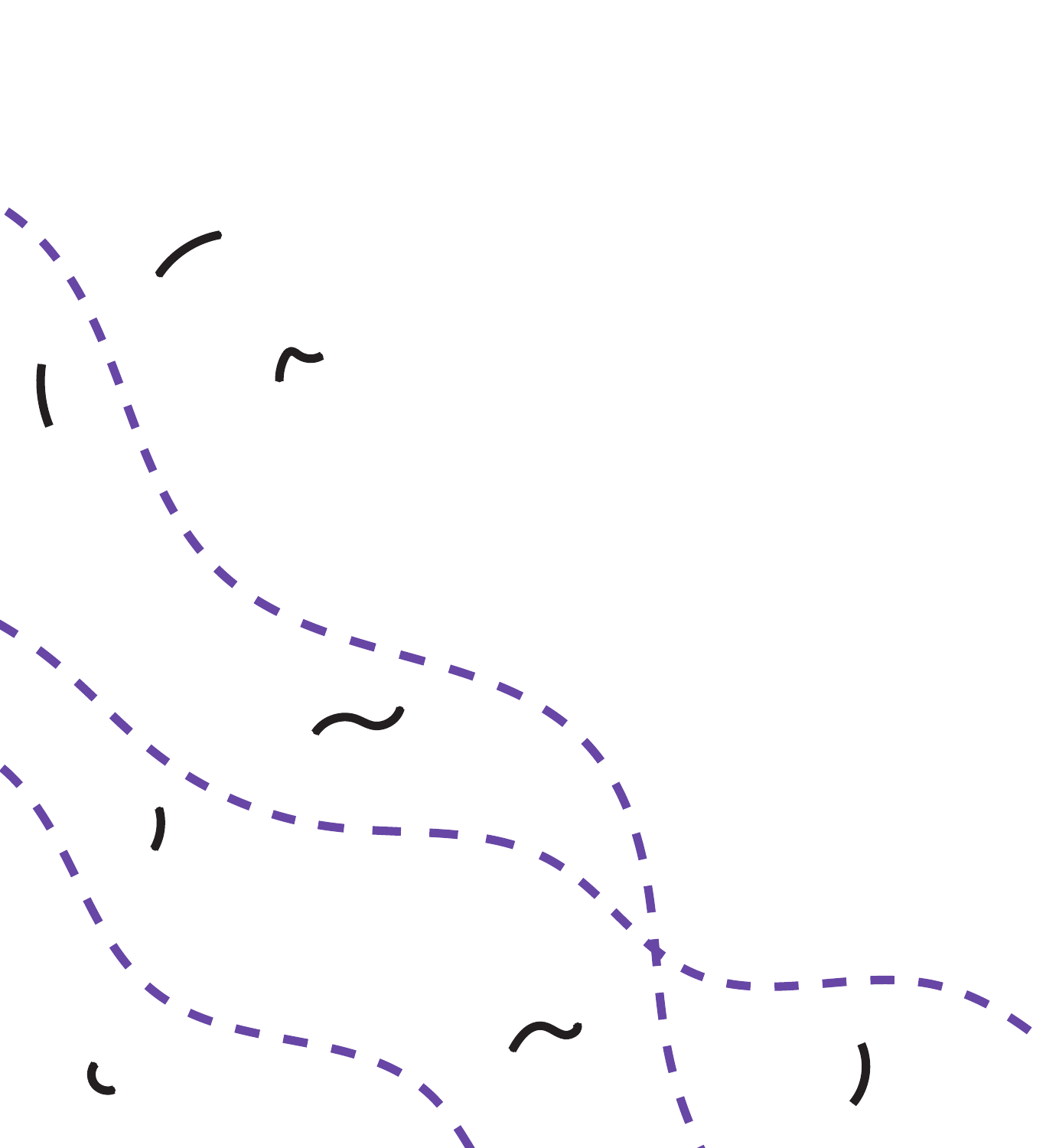### Supporting LGBT Victims of Hate Crime. A Practical Handbook.

There exists conclusive evidence that anti-LGBT hate crimes persists in the UK and across Europe. According to Galop's Hate Crime Report (2016), 4 in 5 LGBT people have experienced hate crime related to their gender identity or sexual orientation in their lifetime (79%). The FRA European LGBT Survey (2013)<sup>1</sup> also found that more than one in four (26%) LGBT people had been attacked or threatened with violence in the five years preceding the research. Figures are even more worrying when it comes to trans people, since a third (34%) of all trans respondents say they were physically or sexually attacked or threatened with violence in the five years preceding the survey. National victimization surveys, as well as cases collected by civil society organizations and reported to the Office for Democratic Institutions and Human Rights (ODIHR), also show a high number of anti-LGBT hate crimes across the region. The FRA LGBT 2013 survey also shows that homophobic and transphobic violence remains underreported across the UK and Europe. Namely, fewer than one in five (22%) incidents experienced by the respondents in the five years preceding the survey have been reported.

In order to fight underreporting and improve assistance for victims, the project Come Forward: Empowering and Supporting Victims of Anti-LGBT Hate Crimes, works to build the capacity of charities and authorities to understand and respond to the needs of victims facing anti-LGBT hate crime. The handbook in front of you is based on the experience of experts from different countries in collaboration in order to protect the rights of LGBT people in their countries.

1 European Union Agency for Fundamental Rights: European Union lesbian, gay, bisexual and trans survey, Luxembourg: Publications Office of the European Union, 2013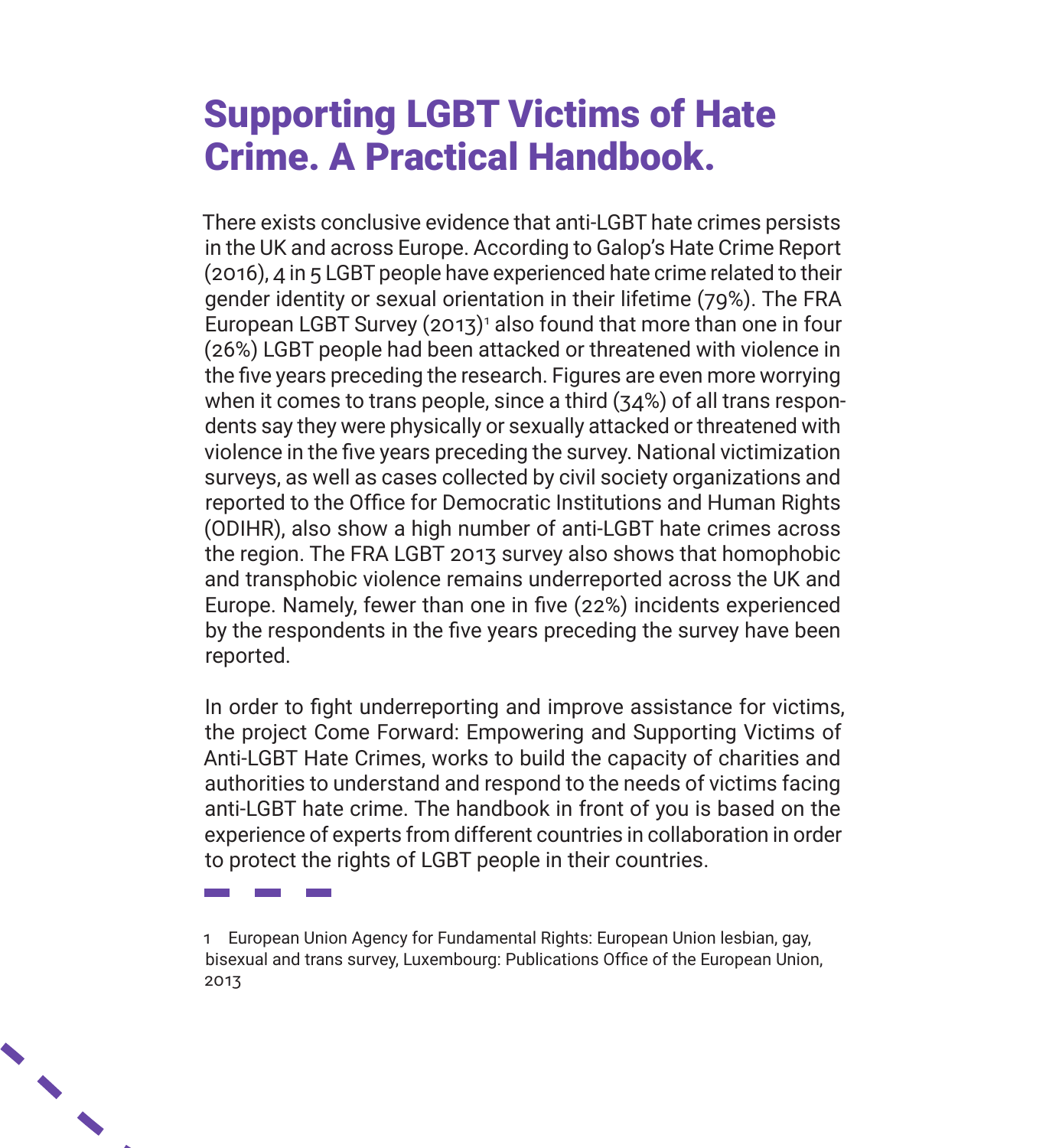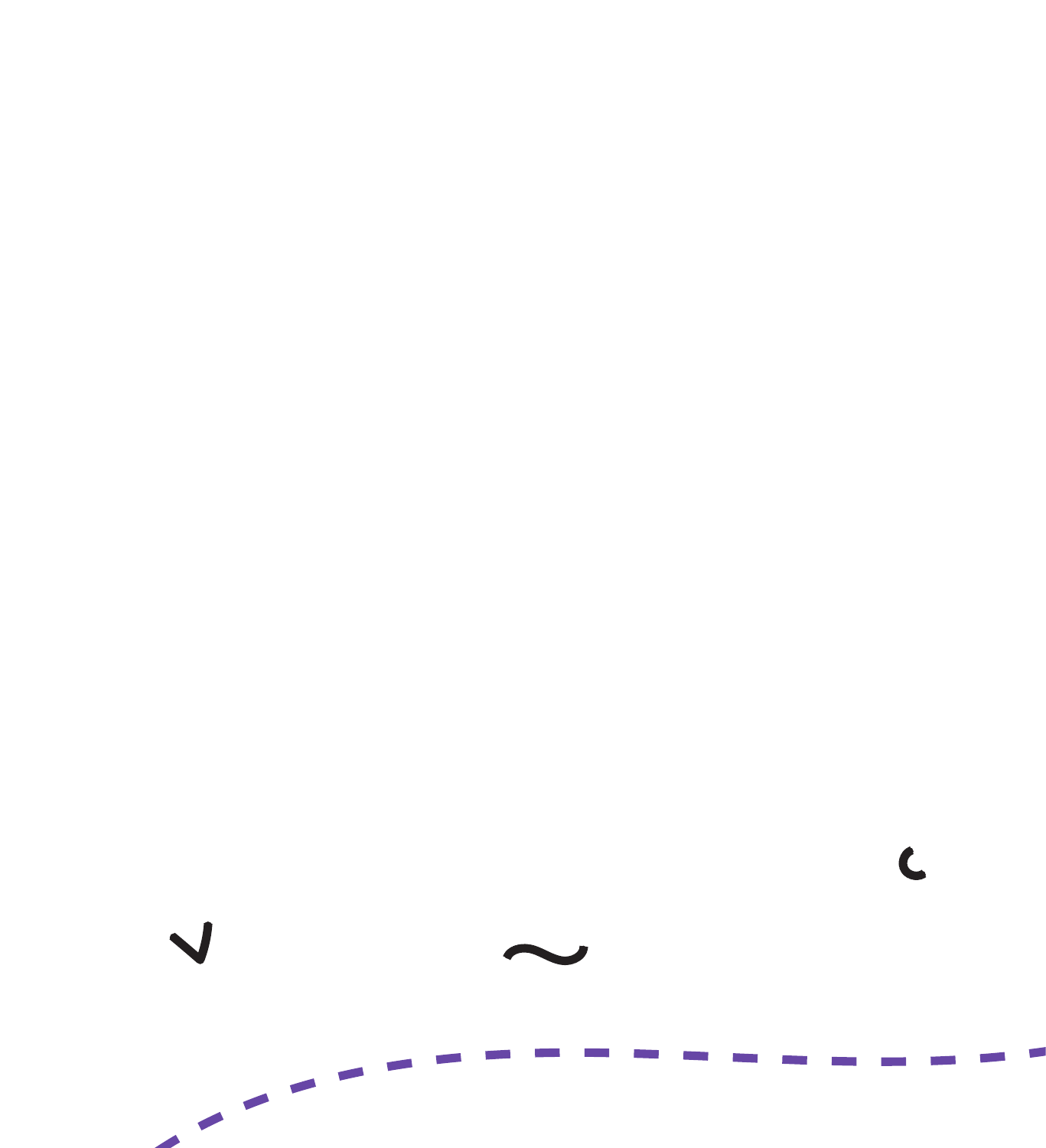### Content

The terminology used in this handbook 11 What words to use when talking about and to LGBT persons 14 Hate crime and discrimination  $-$  the legal framework 16 The Victim's Rights Directive 16 The national legal framework 18 The nature of violence against LGBT persons 20 Violence against LGBT persons 23 Barriers to reporting anti-LGBT hate crimes 26 When the hate crime is reported 29 General guidance for responding to a hate-crime report 29 How to recognize a hate crime against LGBT persons? 31 Documenting hate crimes 34 Reaching out to the LGBT community 34 The victim's perspective 35 Supporting LGBT victims of hate crime 40 Contact list 43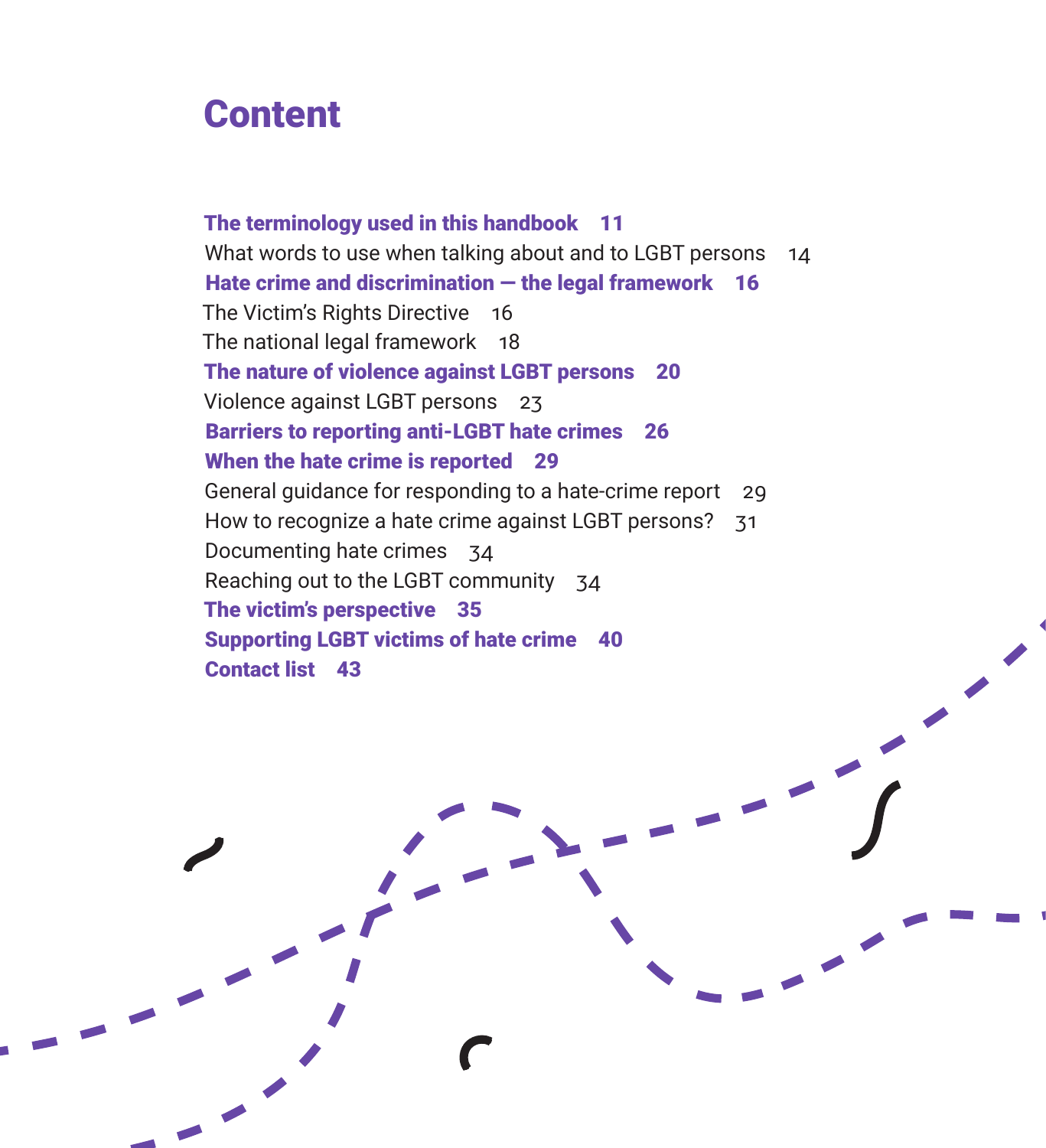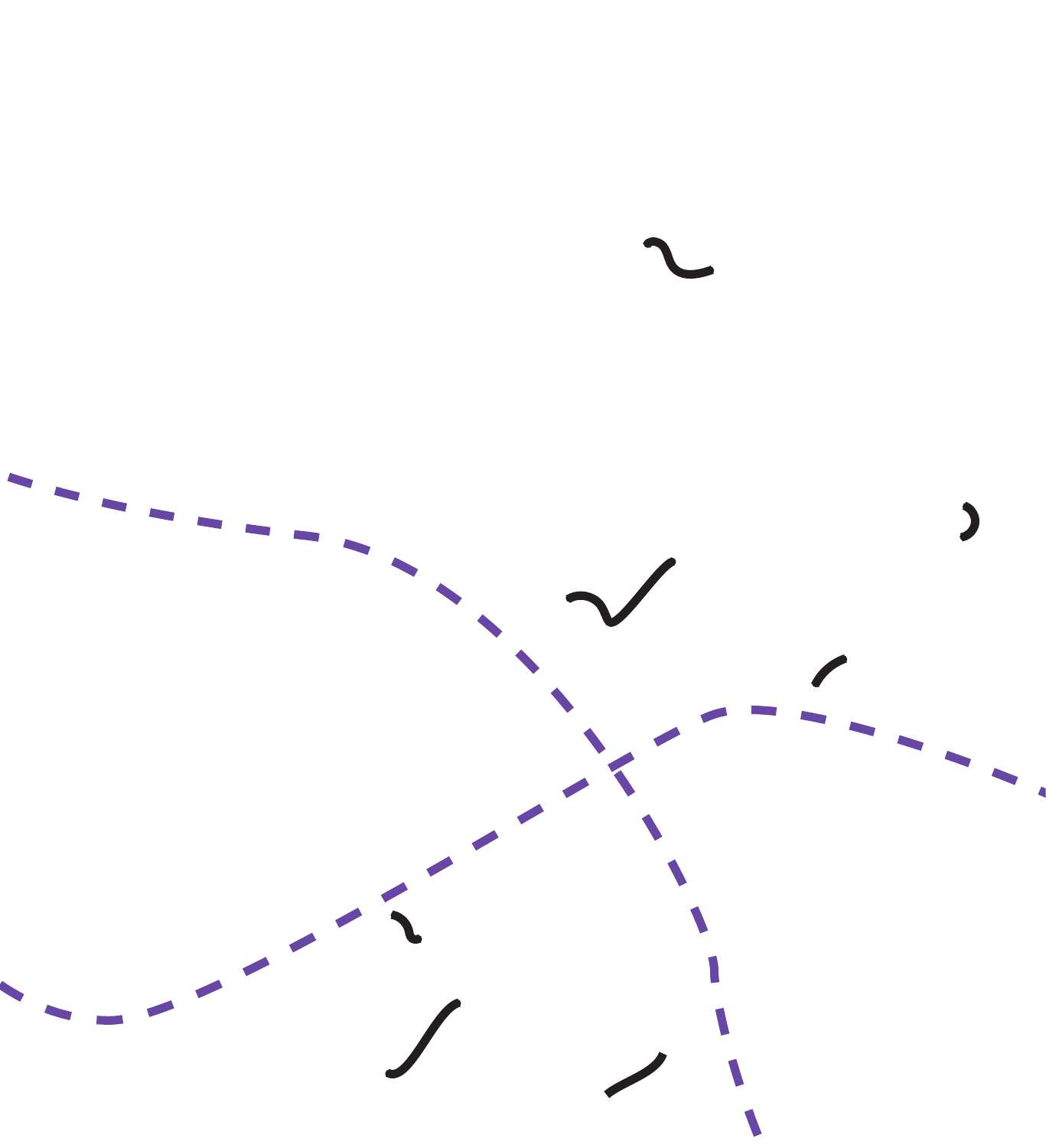### The terminology used in this handbook

11 Why is it important to understand and use the right terminology? Understanding the terms sexual orientation, gender identity, and gender expression helps us better understand the experiences and identities of LGBT victims of hate crime, and in this way to respect them. Respecting one's identity and using the words the persons would use to describe themselves, is the first step in establishing trust with the victim. Only a person who feels respected and safe can be cooperative and provide us with the information we need in our work. Respectful language can be crucial in investigating the details of an event and finding the best way to assist the victim.

### The Importance of Using Respectful Terminology

- respecting the victim's identity and experience
- establishing trust with victims and making them feel safe
- encourage the victim's cooperation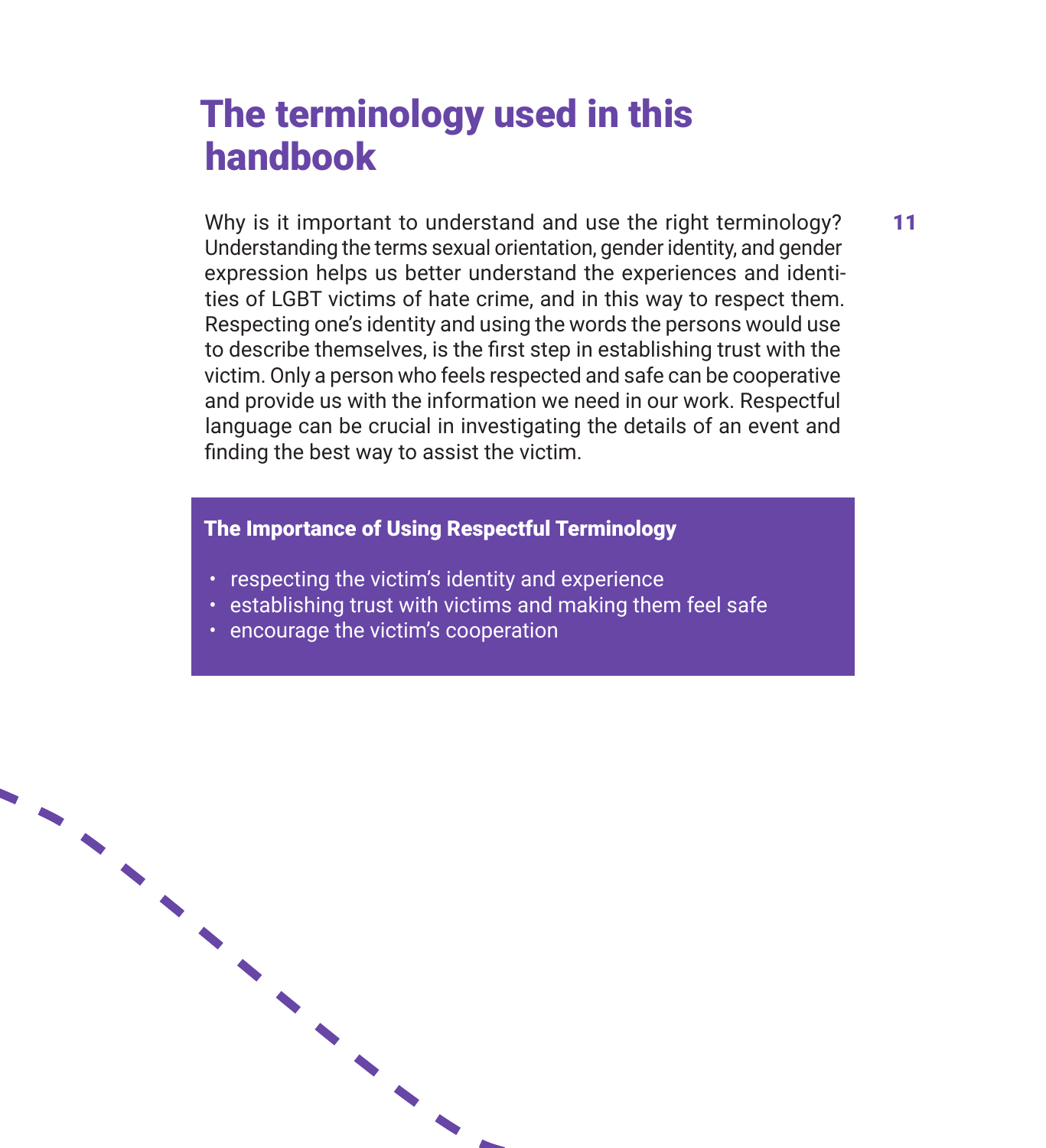### On what basis are LGBT people discriminated against?

Sex - refers to biological, social, and legal classification based on a combination of bodily characteristics including: chromosomes, hormones, internal and external reproductive organs, and secondary sex characteristics. People whose biological sex cannot be classified as either male or female can be classified as intersex, however they may identify as intersex people, male, female, trans people, non-binary or other.

**Sexual orientation**  $-$  describes a pattern of emotional and sexual attraction to people of a particular gender, or to people regardless of their gender.

Gender – refers to the socially– constructed set of expectations, behaviours and activities of women (femininity) and men (masculinity) which are attributed to them on the basis of their sex.

Gender identity  $-$  refers to a personal experience of gender to which people feel they belong, which may or may not be consistent with the sex they were assigned at birth.

Gender expression  $-$  refers to the different aspects of how one person is performing their gender identity through appearance, behaviour, language, interests, roles, and other ways that can be externally perceived.

### The Genderbread Person

Gender identity, gender expression, sexual orientation… mostly isn't well delineated and is often variable. It's not binary. Not or/or. Sometimes even and/and. A little of this, a little of that. A whole cookie, and worth it to put your teeth in it!

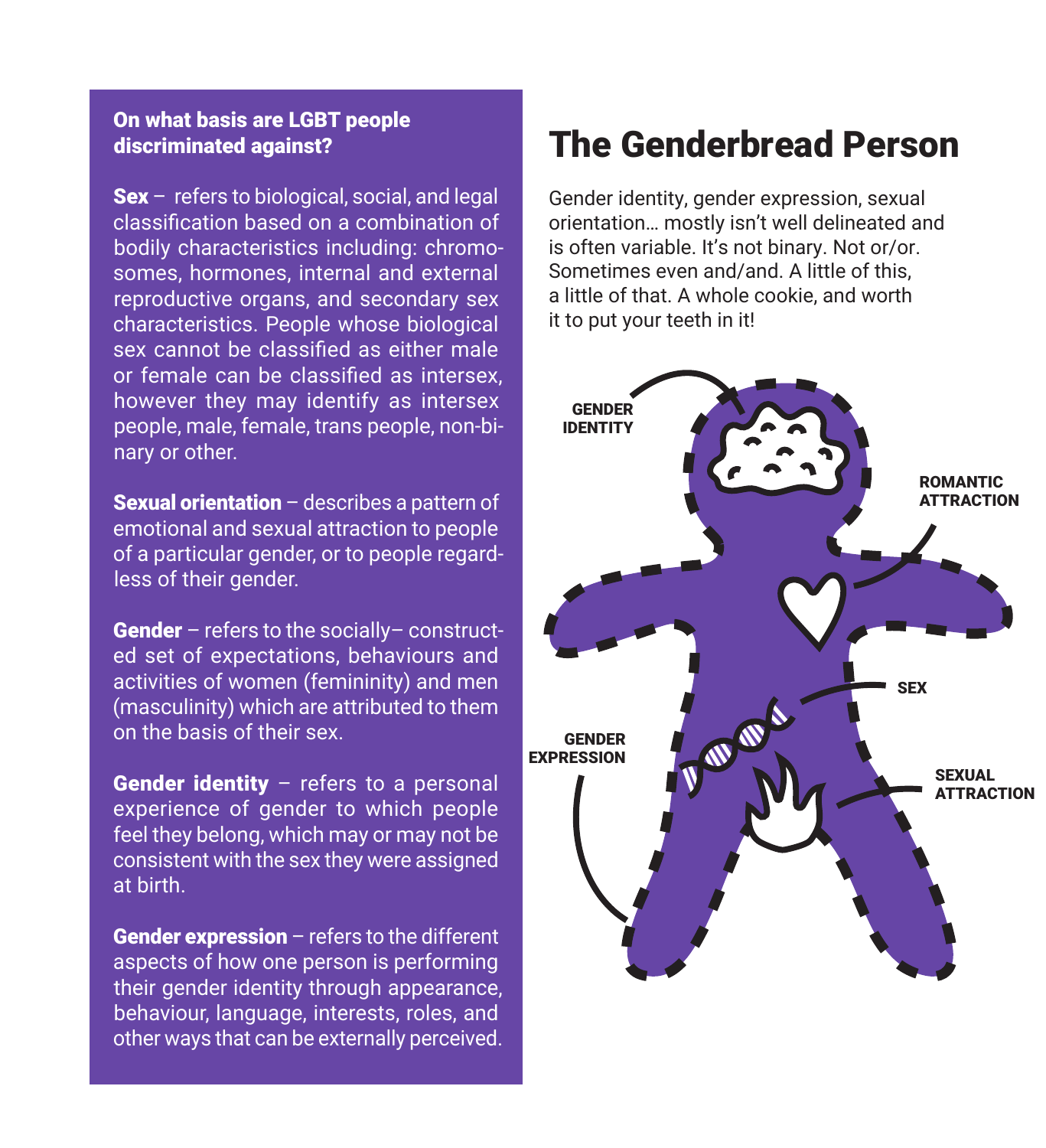

origin and evolution on itspronouncedmetrosexual.com.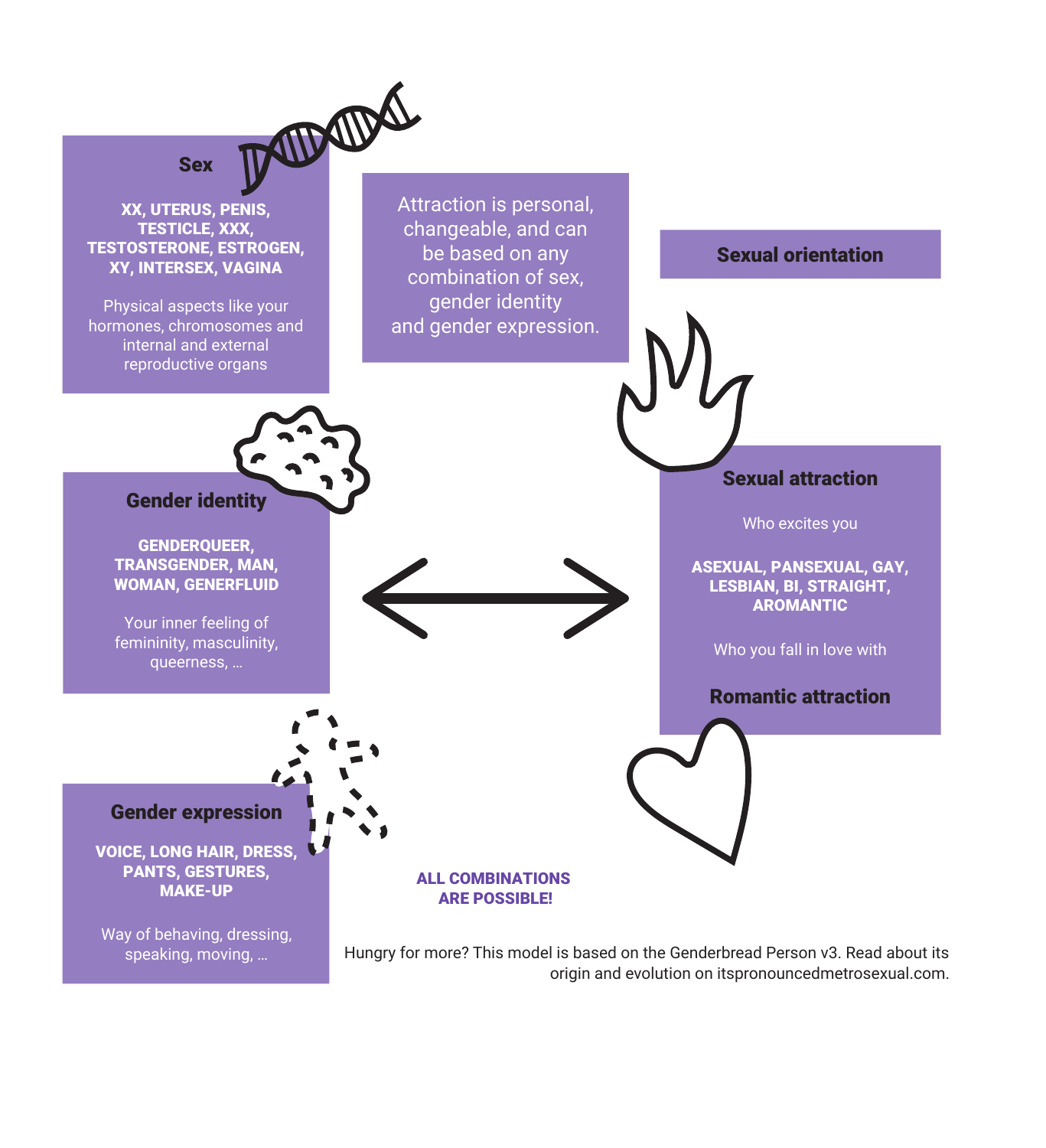#### What words to use when talking about and to LGBT persons

There are many words that people use when referring to LGBT people. Not all of them, however, are the ones that most LGBT people would identify with. Some of the most often used terms are considered insulting, medicalising or dated and if used can lead to distrust or rejection of the interaction. The most frequently used terms that are considered acceptable by the community are those represented in the acronym LGBT and they stand for lesbian, gay, bisexual and trans. Many combinations of the acronym exist: some variations change the order of the letters; some letters are left out or added in order to include many different sexual and gender identities.

### The meaning of the LGBT acronym

14

۱

П

**Lesbian** – people of female sex and/or gender who are physically and emotionally attracted to people of female sex/gender

Gay  $-$  people of male sex and/or gender who are physically and emotionally attracted to people of male sex/gender

Bisexual - people who are physically and emotionally attracted to people regardless of their sex/gender



**Transgender** – people who have a gender identity which is different to the gender assigned at birth, and those people who wish to express their gender identity in a different way to the gender assigned at birth

### Additional terms you might come across:

**Cisgender**  $-$  people whose gender identity is aligned to the gender assigned at birth

**Intersex**  $-$  people born with sex characteristics that do not fit the typical definitions for male or female bodies**POD OF A**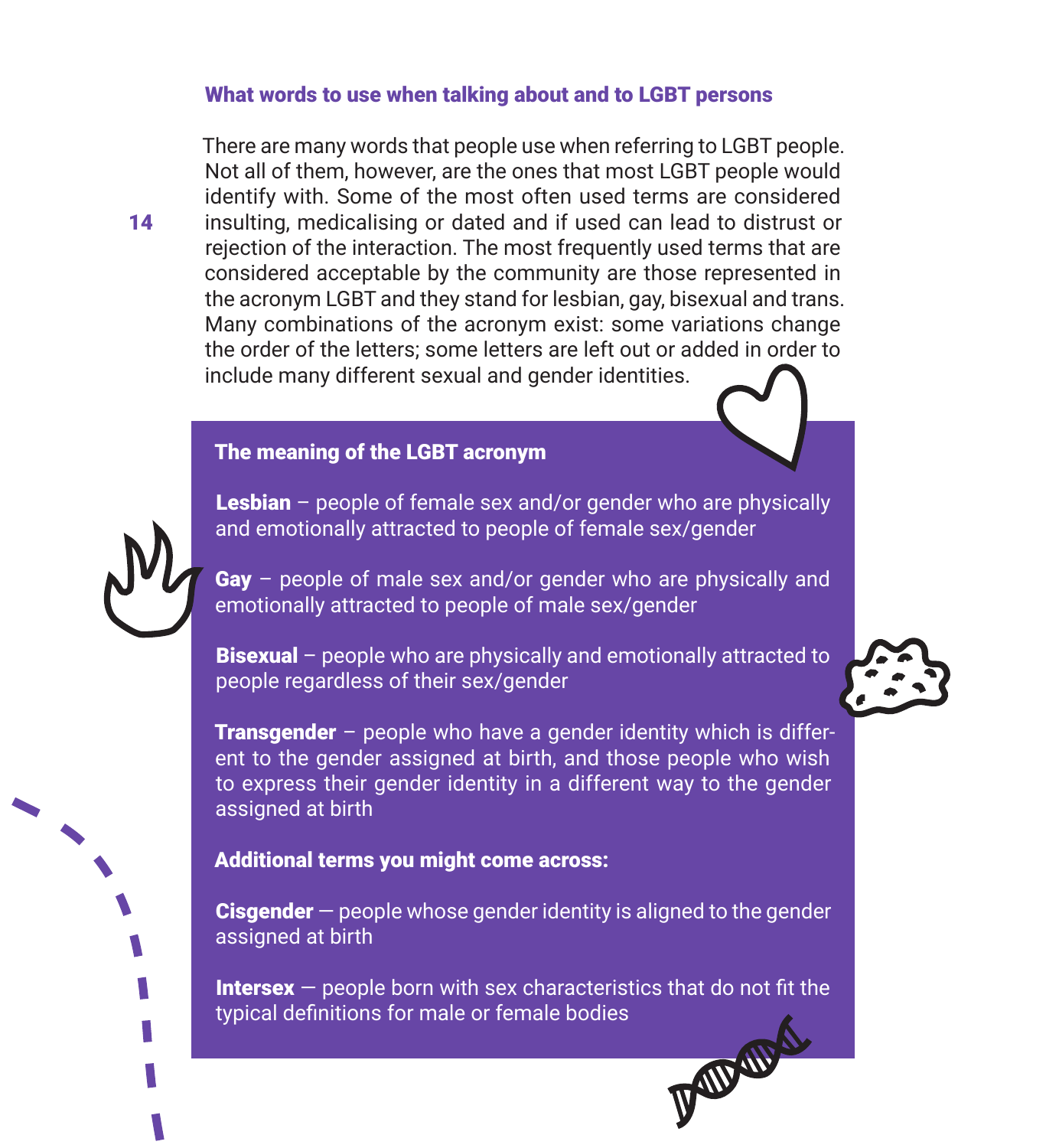Queer – historically a derogatory (English) term for LGBT people reclaimed by people whose gender, gender expression and/or sexuality neither conform to dominant expectations nor fit into the definitions of LGBT identities.



Gay, lesbian, and bisexual identities refer to a person's sexual orientation, trans identity to a person's gender identity, and intersex to sex characteristics. Sex, gender, and gender expression however affect every person in a complex and profound way. They constitute the main aspects of our sexuality and human nature.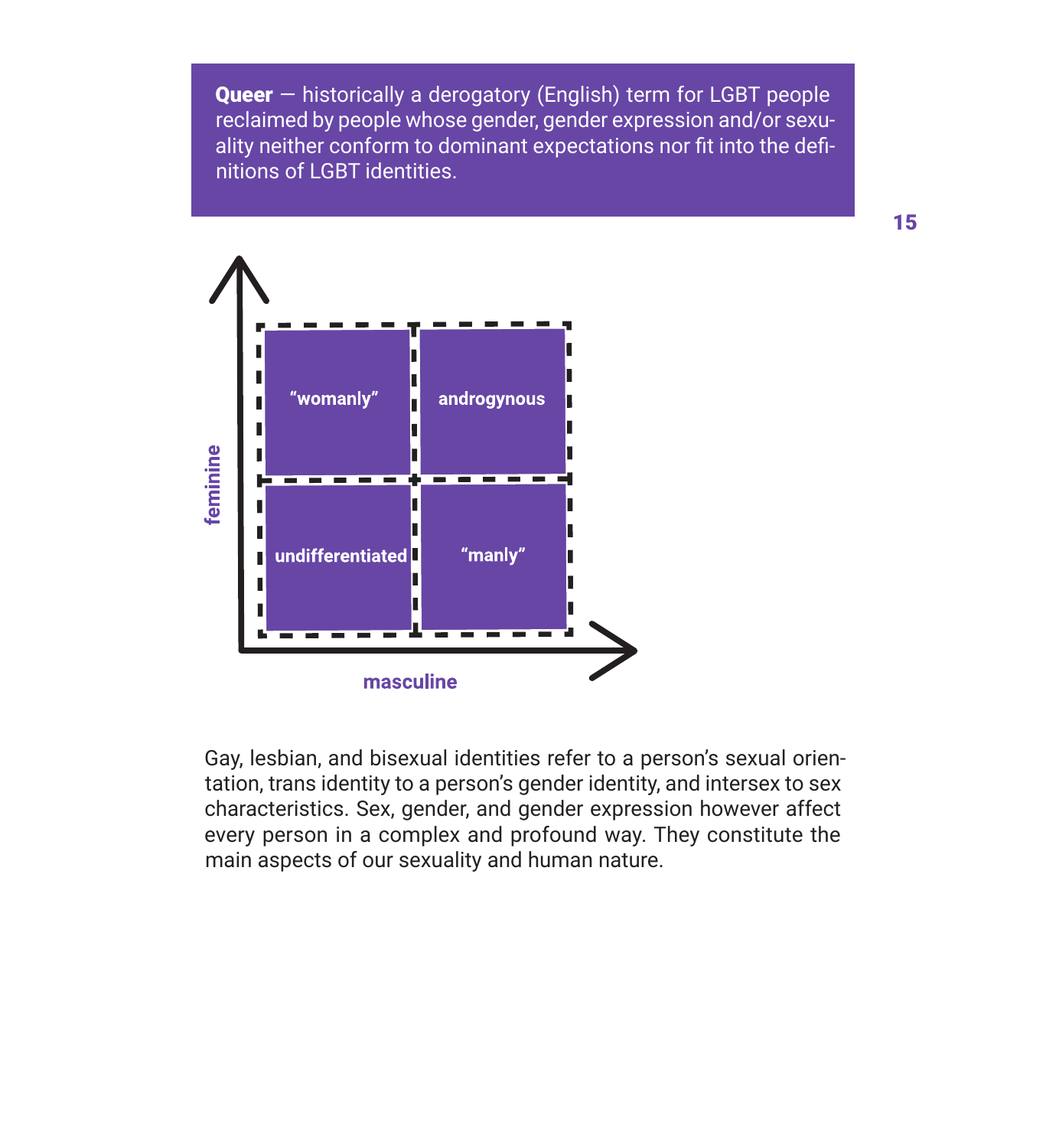### Hate crime and discrimination — the legal framework

16 During the last several decades, the countries of Europe have made important positive steps in securing legal protection for LGBT people. The legal framework for the protection against discrimination and hate crime against LGBT people have been further developed in the recommendations by the European Union (EU), the Council of Europe (CoE) and the United Nations (UN).

#### The Victim's Rights Directive

In 2012 the European Parliament and Council of the European Union adopted Directive 2012/29/EU on establishing minimum standards on the rights, support and protection of victims of crime. The purpose of the Victim's Rights Directive is to ensure that victims of crime receive appropriate information, support, and protection and are able to participate in criminal proceedings. The Directive requires member states to provide customized services to victims and to pay particular attention to victims who have suffered a crime committed because of a bias or discriminatory motive which could, in particular, be related to their personal characteristics. According to Victim's Rights Directive, gender–based violence is directed against a person because of their gender, gender identity, or gender expression or affects people of a particular gender disproportionately. It may result in physical, sexual, emotional, or psychological harm or economic loss to the victim. It includes violence in close relationships, sexual violence (including rape, sexual assault, and harassment), trafficking in human beings, slavery, and different forms of harmful practices, such as forced marriage, female genital mutilation and so–called 'honour crimes' (see Recital 17).

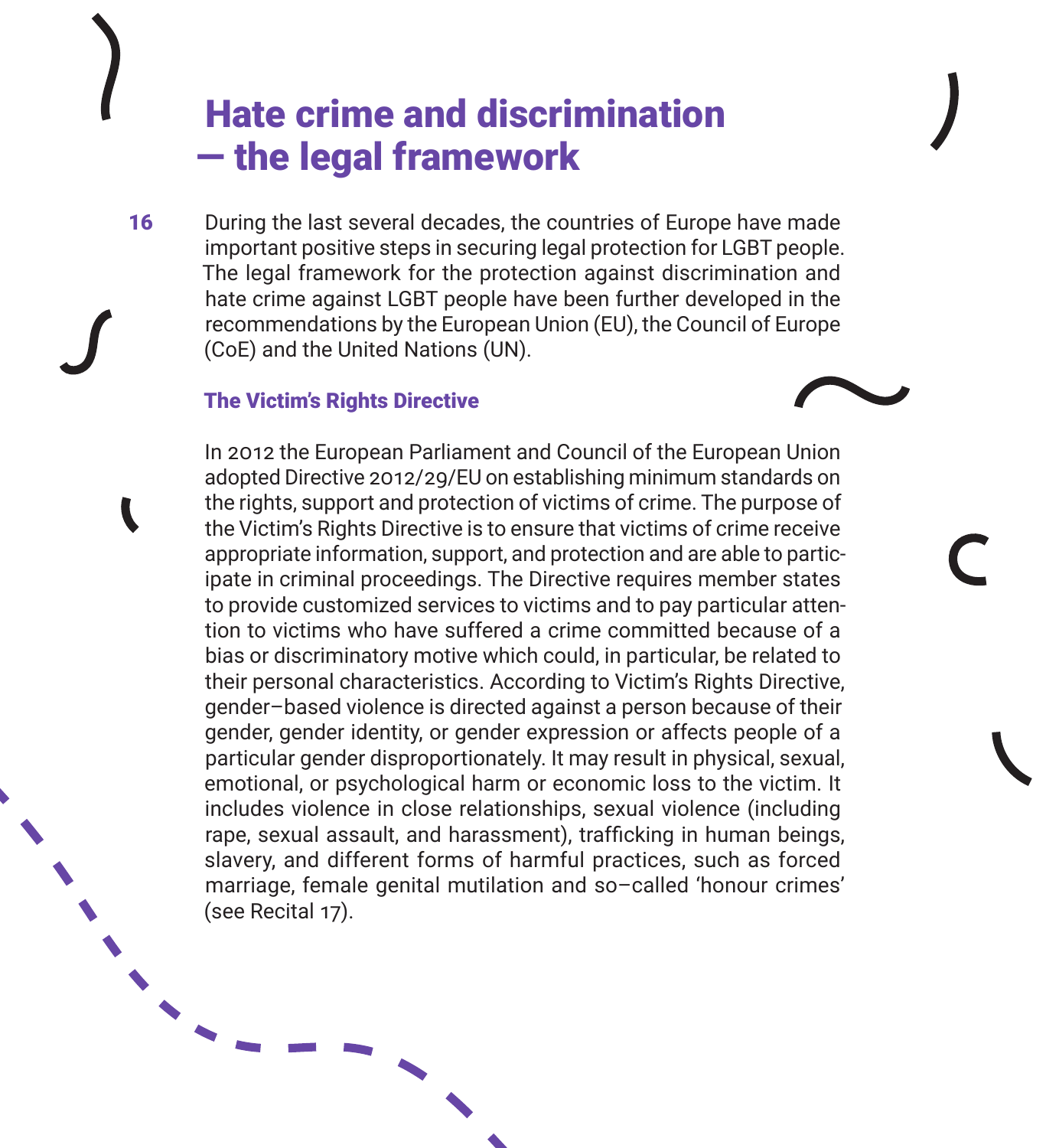According to the definition provided by ODIHR<sup>2</sup>, hate crimes are criminal acts motivated by bias or prejudice towards particular groups of people. To be considered a hate crime, the offence must meet two criteria: First, the act must constitute an offence under criminal law; second, the act must have been motivated by bias. Bias motivations can be broadly defined as preconceived negative opinions, stereotypical assumptions, intolerance, or hatred directed to a particular group that shares a common characteristic such as race, ethnicity, language, religion, nationality, sexual orientation, gender, or any other fundamental characteristic. Hate crime does not have to be directed only against a person, but can be criminal damage of property (for e.g., vandalisation of personal property or space for community gathering). The Victim's Rights Directive clearly states in Recital 9 that crime is a wrong against society as well as a violation of the individual rights enshrined in the Charter of Fundamental Rights of the EU. As such, victims of crime should be recognized and treated in a respectful, sensitive, and professional manner without discrimination of any kind based on any ground such as race, color, ethnic or social origin, genetic features, language, religion or belief, political or any other opinion, membership of a national minority, property, birth, disability, age, gender, gender expression, gender identity, sexual orientation, residence status, or health.

17

2 Office for Democratic Institutions and Human Rights is the principal human rights institution of the Organization for Security and Cooperation in Europe (OSCE). ODIHR provides support, assistance and expertise to participating States and civil society to promote democracy, rule of law, human rights and tolerance and non-discrimination.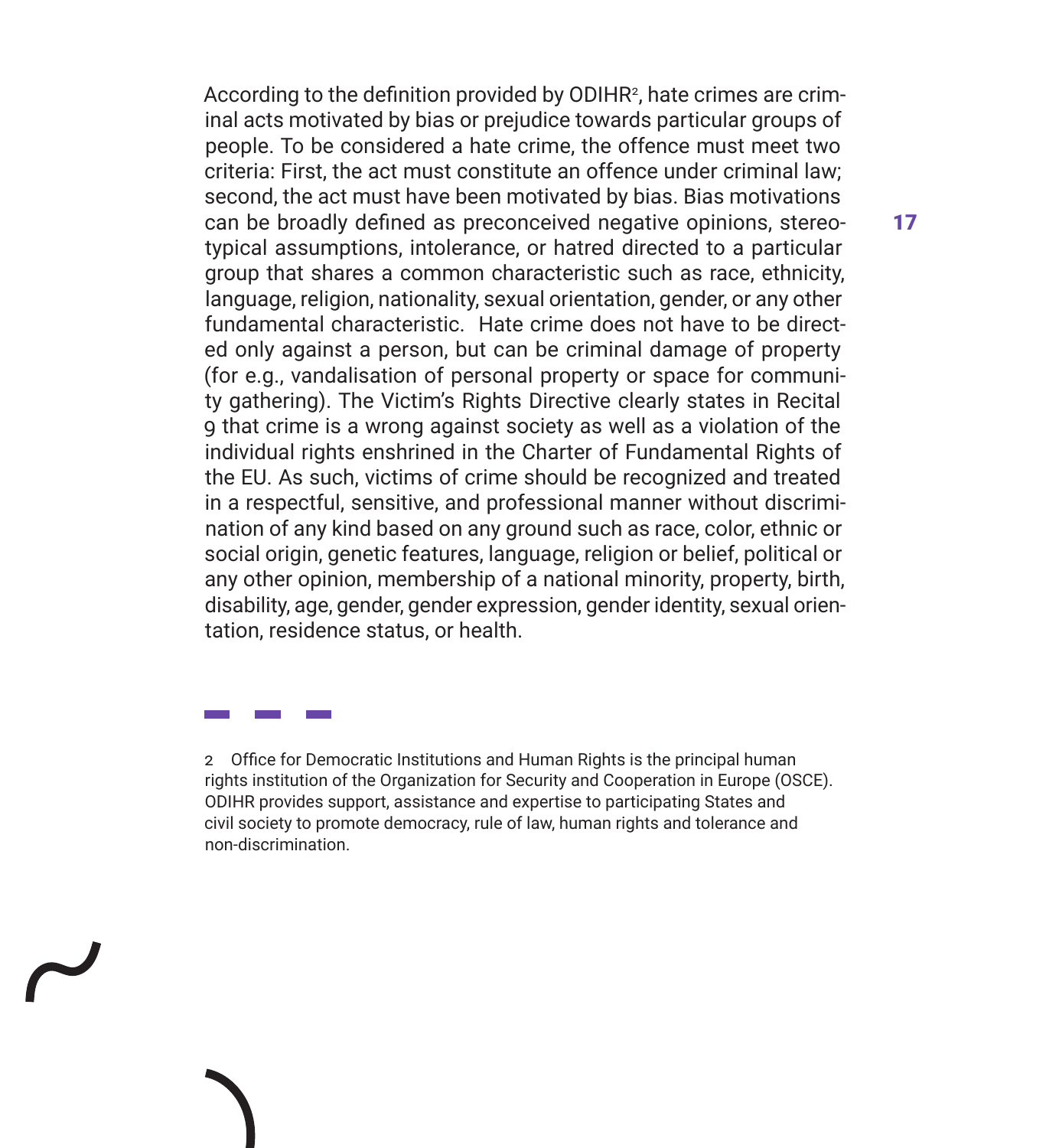#### The national legal framework

*"I believe that the UK has one of the strongest legislative frameworks globally and provides a framework for independent criminal Justice agencies and judiciary to find a effective balance between protection from harm and free speech."* 

Mark Hamilton, National Police Chiefs Council (The Hate Crime Report, Galop, 2016)

UK hate crime laws enable all forms of hate crime to be dealt with seriously by the police and courts. They do this by forcing courts to give an increased sentence where a crime has been proven to be related to a protected group. These include all crimes related to homophobia, transphobia, biphobia, racism, faith, and disability.

To record something as a hate crime the police need only be satisfied that the victim or any other person believe the reported crime was committed because of one of these forms of prejudice. However, to be considered a hate crime by a court two things are needed:

**1) Crime element**: Proof that a crime has been committed, such as physical assault, some forms of verbal abuse, repeated harassment etc.

**2) The bias element:** Proof that the crime was related to prejudice against a protected characteristic. In the UK this includes homophobia, transphobia, biphobia, racism, faith or disability. This can be from words or behaviour during the incident or immediately prior or following it.

In the UK there are legal tests used for the hate element:

The first is "hostility", which is used in England, Wales and Northern Ireland (s.146 & 146 Criminal Justice Act 2003). Courts use an ordinary dictionary definition of this word; meaning ill-will, ill-feeling, spite, contempt, prejudice, unfriendliness, antagonism, resentment, or dislike.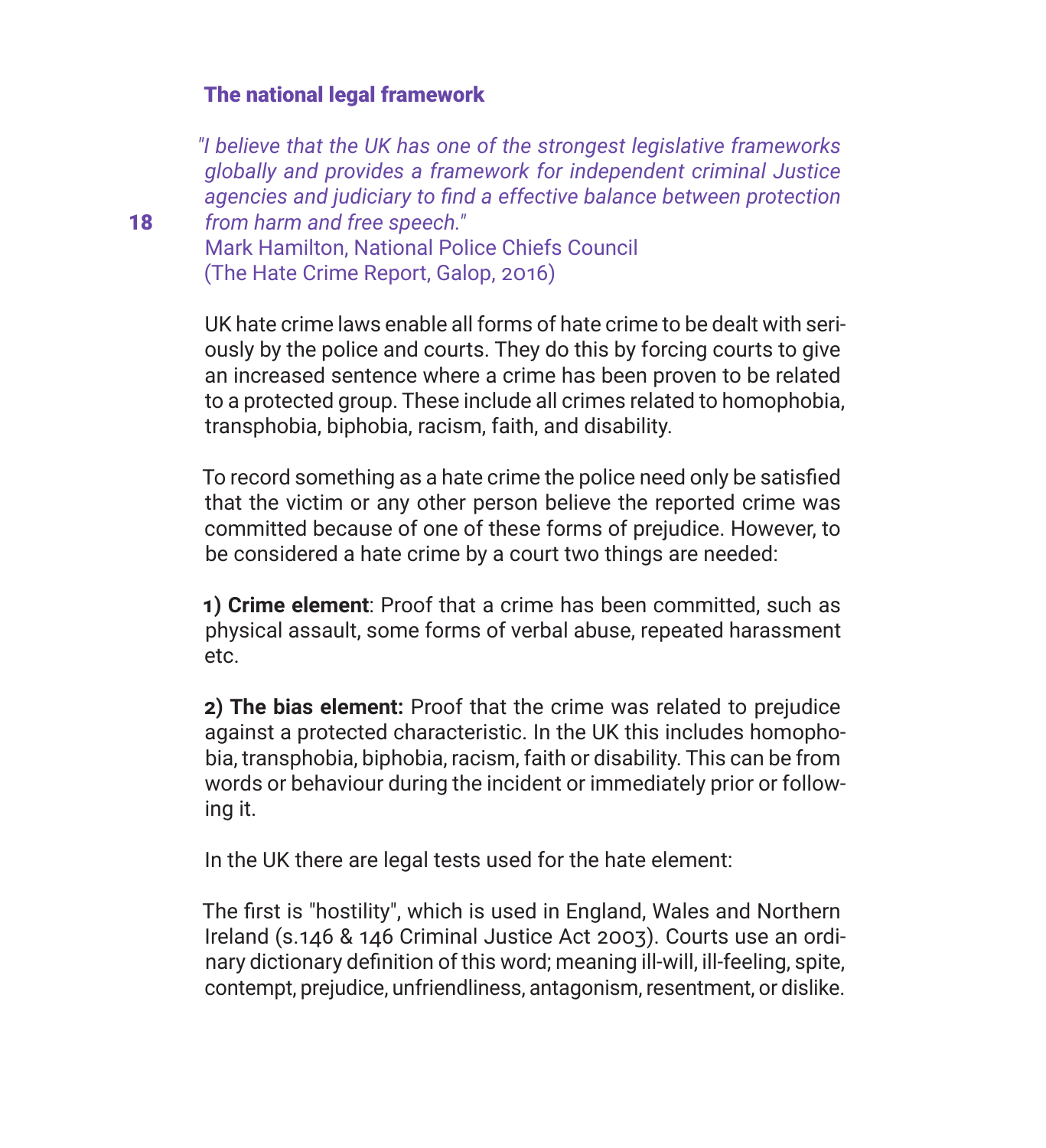The second model used in Scottish law is "malice and ill-will" (s.2 Offences, Aggravation by Prejudice, Scotland, Act 2009). In practice both these terms are interpreted by courts in a similar way.

There are two ways for a court to establish that an offence was related to bias against a protected group:

**1) Demonstration:** Proving that someone showed hostility toward a protected group during the committing of a crime or immediately before or after. This often involves the use of offensive terms about that group.

**2) Motivation:** Proving that the person committed a crime wholly or partly because of hostility against a protected characteristic. Essentially this means the persons purpose for choosing to commit the crime was their internal thoughts and beliefs about that group. Motive can be established by evidence relating to what the defendant said or did on other occasions or prior to the current incident.

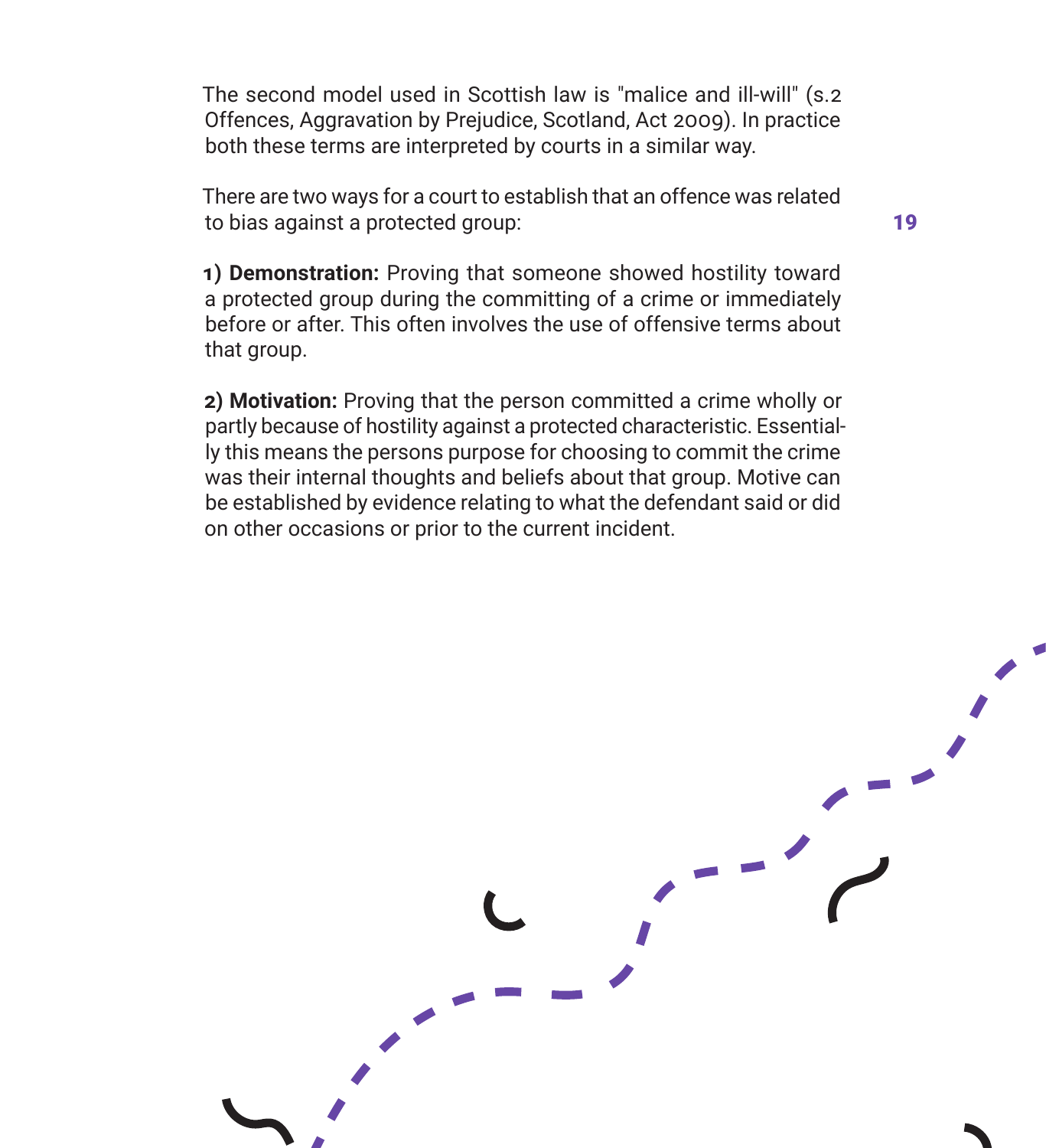### The nature of violence against LGBT persons

20 What lies behind the motive of violence out of hatred? Why would a person or a group of people even commit an act of violence? Contrary to what may first come to mind — most of the hate–based violence is not committed by the members of hate groups, gangs or neo-nazis. Most of the perpetrators are ordinary people.

> To understand this it is important to stress that prejudices and biases are common in every culture. They usually originate from ignorance or lack of exposure to the 'unknown'. There are many factors leading to homophobic, transphobic and biphobic prejudice. Among them, most common are religious beliefs  $-$  accepting that any form of same-sex sexual relation is wrong and condemned. Furthermore, a history of institutional persecution of LGBTIQ people — in most parts of Europe homosexuality was only de-criminalized in the 20th century, while the World Health Organization had not declassified homosexuality as a mental disorder until 1990. There are also culturally conditioned factors, such as sexism and *machismo* — the belief that women or men should never go against the norms that are expected from them.

**Discrimination** – putting a person or a group in a less favourable position than other people in a comparable situation. The reason for discrimination is usually based solely on an actual or perceived belonging of the person to a certain social category. Indirect discrimination occurs when there is a practice, policy, or rule which applies to everyone in the same way, but has apparently less favourable effect on some people compared to others.

**Hate crime**  $-$  criminal acts related to bias or prejudice towards particular groups of people.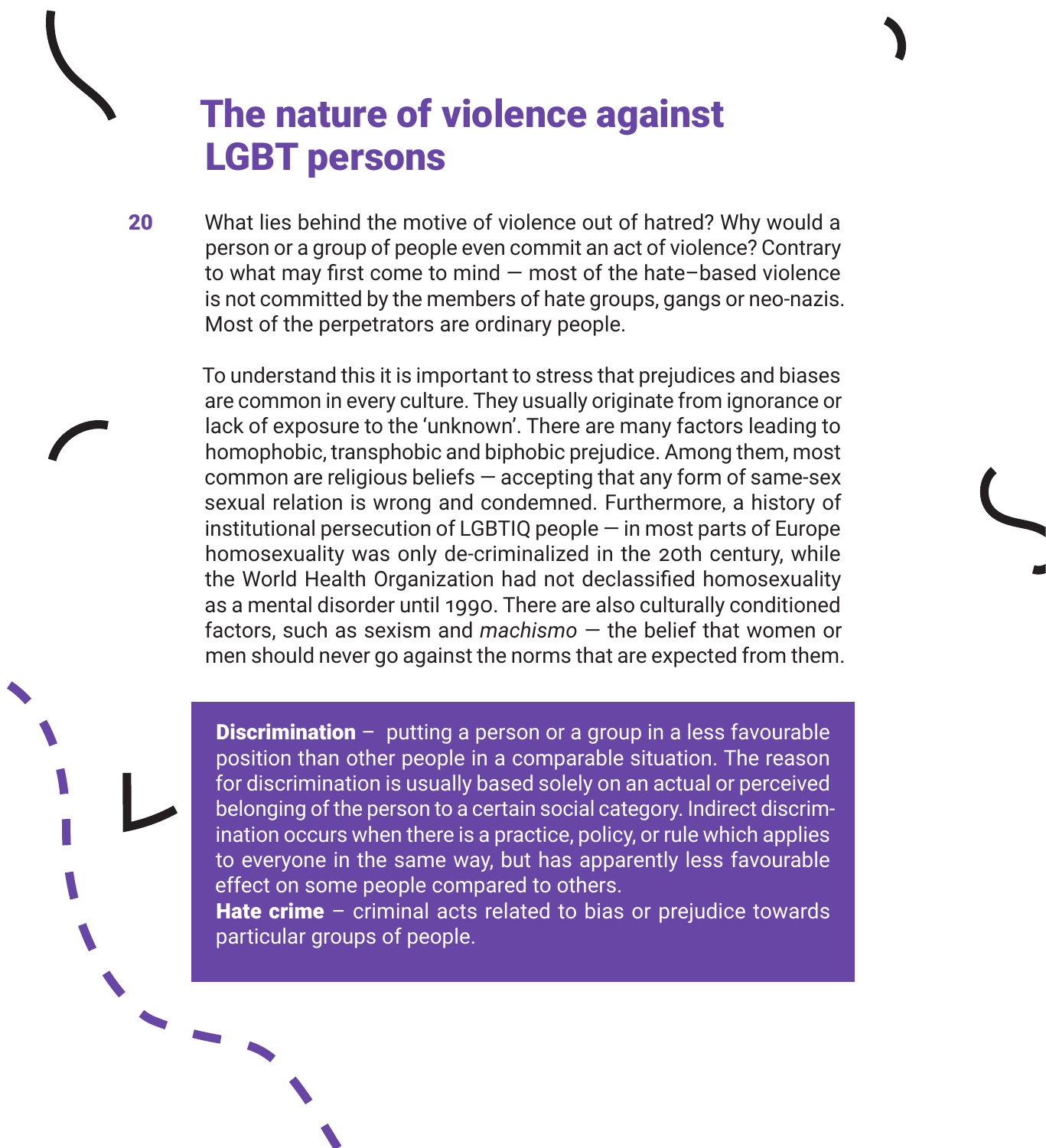Violence – intentional use of physical, emotional, sexual, and economical force against someone's will in order to cause physical or psychological harm or death, maldevelopment and/or deprivation. Homophobia – a range of negative attitudes, feelings, and actions, including discrimination and violence against people who identify or are perceived as being lesbian or gay.

**Transphobia** – a range of negative attitudes and feelings, including discrimination and violence against people who identify or are perceived as being trans.

**Biphobia** – a range of negative attitudes and feelings, including discrimination and violence against people who identify or are perceived as being bisexual.

Heterosexism - presumption that everyone is heterosexual and cis-gender and that only opposite-sex attractions and relationships are acceptable and therefore superior.

Sexism -systematic discrimination based on a presumption that physical differences between sexes justify the superiority of one sex and/or gender over another.

**Patriarchy** – a social system in which cis-gender men hold primary authority in political, social, and public life, hold control of property, and enjoy social privilege.

Homophobia, biphobia and transphobia can take many different forms, including negative attitudes and beliefs about, aversion to, or prejudice against people who are identified or perceived as lesbian, bisexual, gay, or trans. It is often based on prejudices, misunderstanding, false information, stereotypes, or fear that may or may not have deep social, religious, historical, cultural, or other justifications. These prejudices are often learned in one's primary family.

Homophobic, biphobic and transphobic violence is gender–based violence. Similar to other forms of gender–based violence, it occurs as a result of the normative role expectations associated with each gender. This means that within the context of a society or a community there are certain social expectations about acceptable gender behaviours or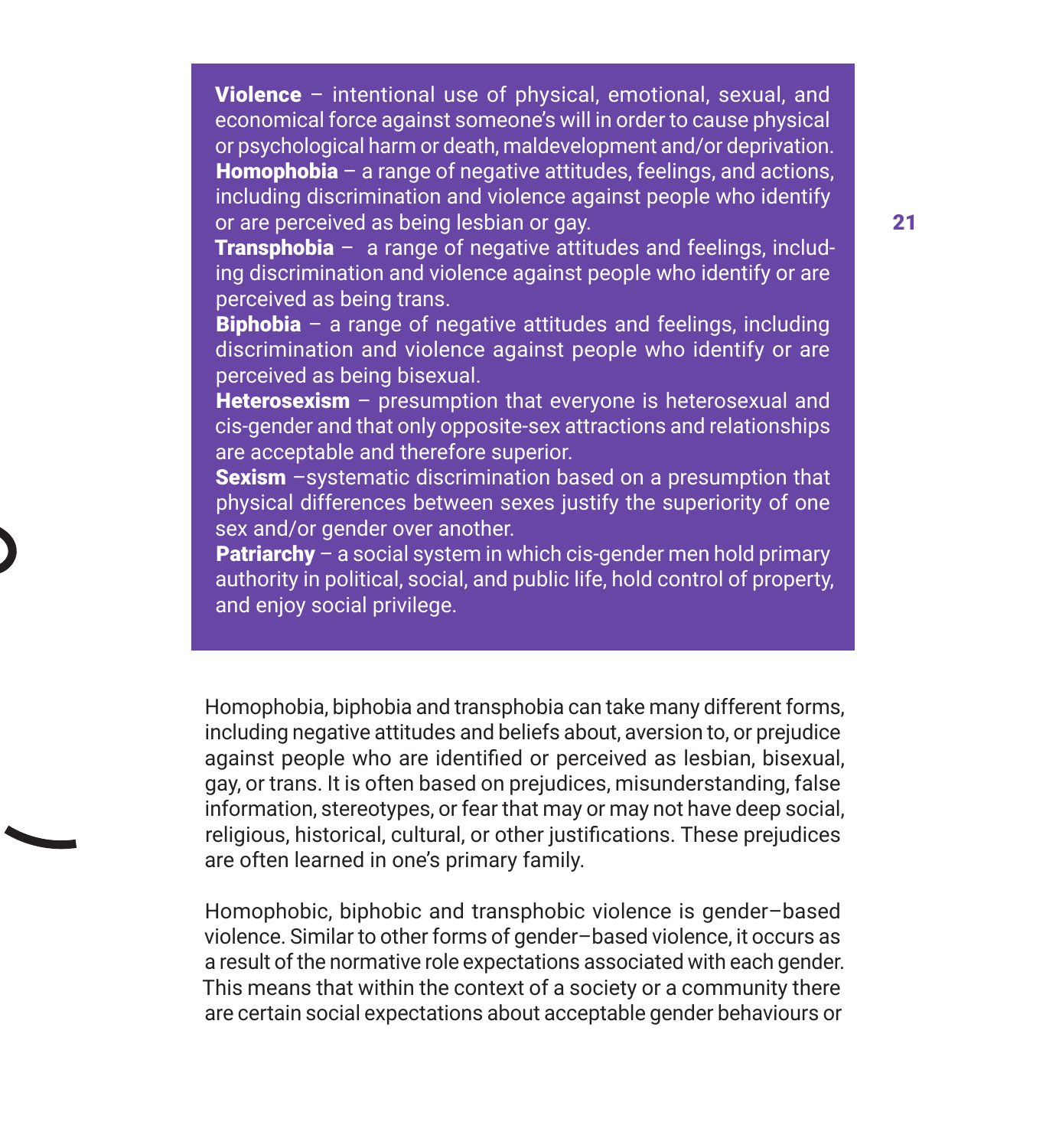gender roles. At the same time there are only two recognized genders  $-$  male and female  $-$  and they are unequal in power which is not widely understood. In short, anyone (any gender) can become a target of physical or verbal attacks for transgressing predominant concepts of gender roles. Many examples can be found for transgressing expected or dominant concept of gender roles, because society's roles are complex and can vary, but here are just some of the obvious ones:

22

- Gay men are transgressing the concept of masculinity if they have sex with other men
- Lesbian women are transgressing the concept of femininity because they do not have sex with men
- Some men are transgressing the concept of masculinity if their gender expression does not match the proscribed gender expression (e.g. if the man's gender expression is seen as "too feminine")
- Some women are transgressing the concept of femininity because they demand equal treatment as men (e.g. in the family, workplace, or in public life)
- Trans people are transgressing the concepts of gender, because they overcome the idea that gender derives from one' sex characteristics
- Intersex people are transgressing the concepts of two distinct sexes by having bodies that cannot be classified neither as male nor female.

What makes a behavior homophobic or transphobic? In short, something is a homophobic or transphobic hate crime if the perpetrator's motif to attack was the victim's real or perceived sexual orientation, gender identity and/or gender expression. If the victim or anyone else believes something they had experienced is a hate-crime, it should be documented and recorded as such by the person who this information is reported to, and if the criminal procedure follows, treated as a hate-crime according to national legislation.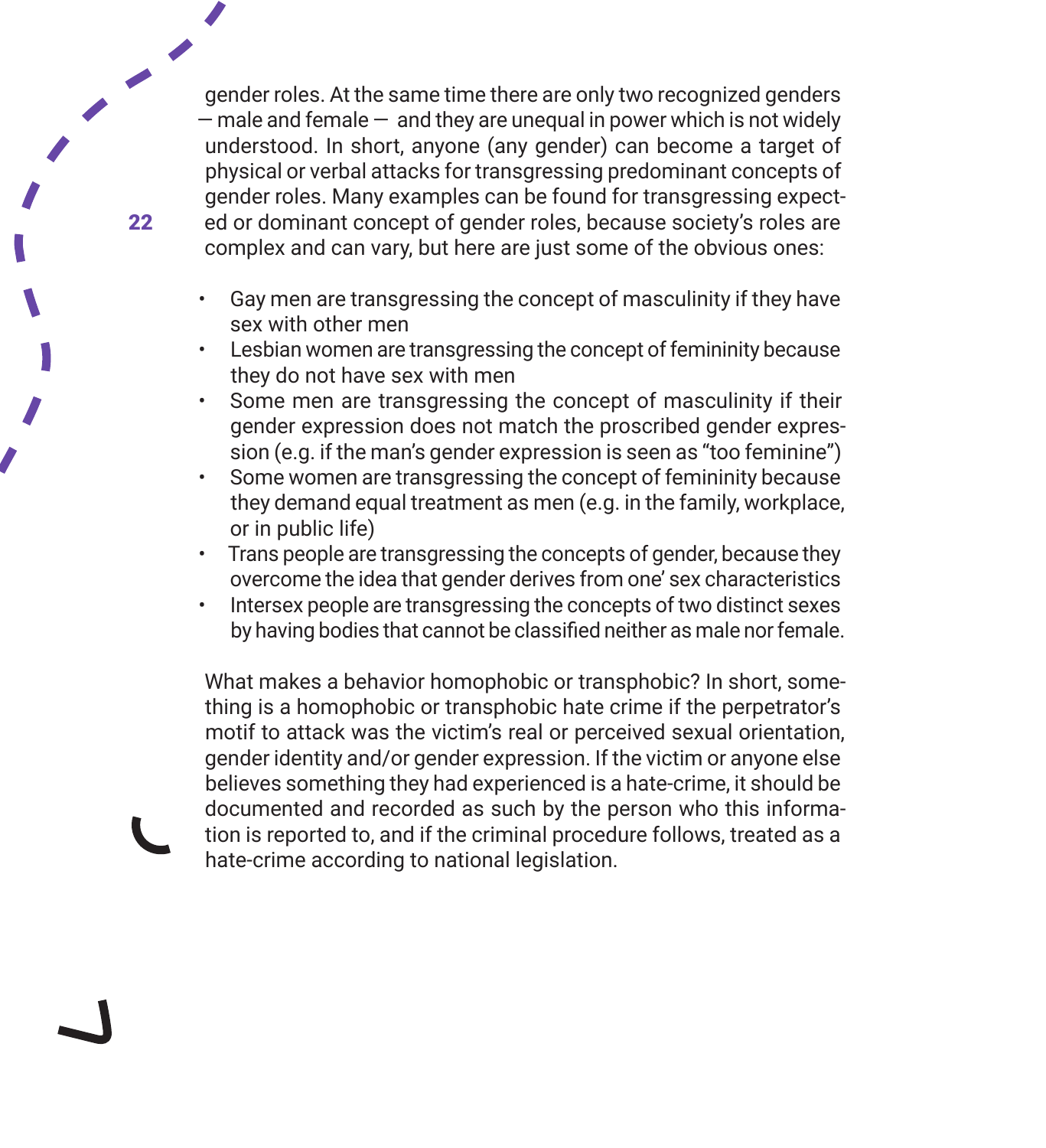#### Violence against LGBT persons

Despite progress on LGBT rights in the UK, hate crime is still a regular part of many LGBT people's lives. Galop's Hate Crime Report (2016) found that  $4$  in  $5$  LGBT people had experienced hate crime related to their gender identity or sexual orientation in their lifetime (79%). This was consistently high across all sexual orientations and gender identities, including trans people (79%), lesbian women (77%), gay men (77%) and bisexual people (75%). It was also high for both women (79%) and men (78%).

According to government estimates, approximately 29,000 sexual orientation hate crimes are committed each year in England and Wales (Crime Survey for England & Wales, 2015). No estimate currently exists for transphobia, though it seems clear that many more anti-LGBT hate crimes are committed than authorities ever hear of.

In 2012, the Fundamental Rights Agency (FRA) launched an online survey (published in May 2013) on experiences of bias–motivated discrimination, violence, and harassment among LGBT people. The survey received 93,079 responses, and the results show that LGBT people in the EU suffer discrimination, marginalization, and violence at school, at work, and in public.

A quarter (26%) of all EU LGBT survey respondents had been attacked or threatened with violence in the previous five years (see figure 1). A majority of respondents who had experienced violence (59%) in the past year said that the last attack or threat of violence happened partly or completely because they were perceived to be LGBT.

23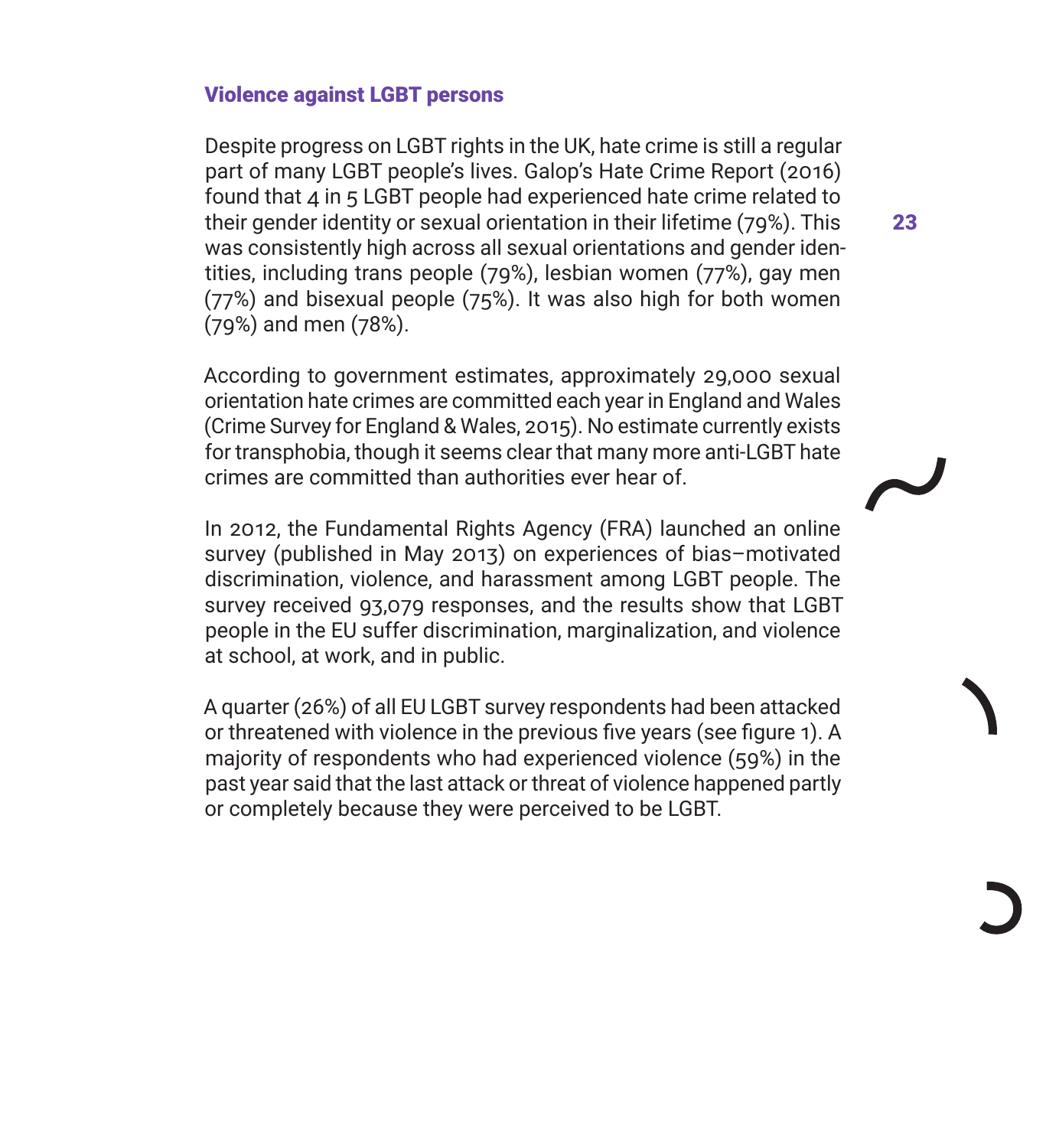Figure 1. Prevalence of violence in the five years preceding the study and in the 12 months preceding the study (%)



Source: European Union Agency for Fundamental Rights: European Union lesbian, gay, bisexual and transgender survey, Luxembourg: Publications Office of the European Union, 2013, p. 56

Trans people are particularly vulnerable as they experience the highest level of repetitive violence and hate crimes. One third (34%) of all trans respondents say they were physically or sexually attacked or threatened with violence in the five years preceding the survey, and about three out of ten of all trans respondents said they were victims of violence or threats of violence more than three times in the past year (see figure 2).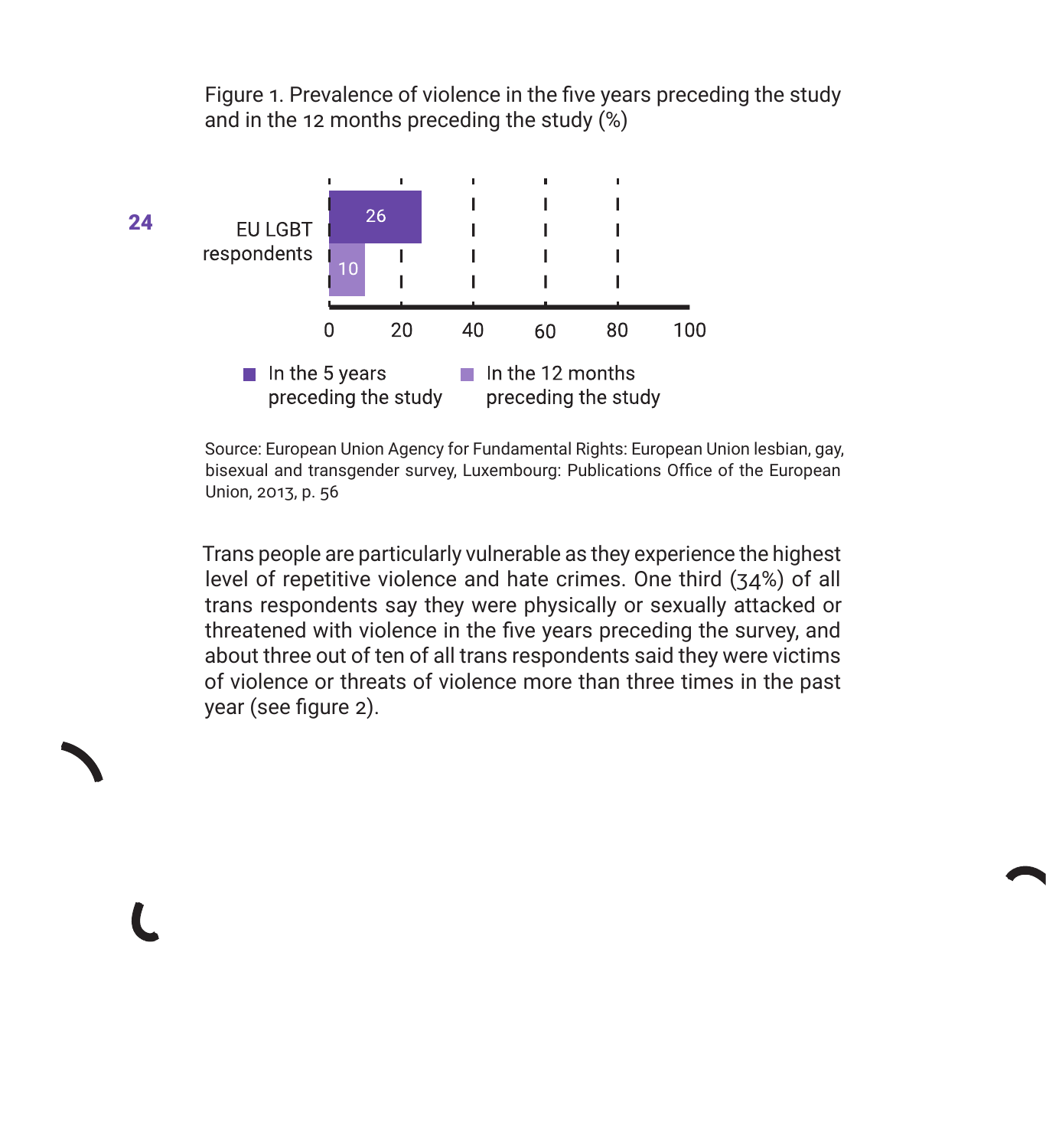Figure 2. Transgender respondents who were attacked or threatened with violence one or more times in the 12 months preceding the study, by number of incidents



Source: European Union Agency for Fundamental Rights: European Union lesbian, gay, bisexual and transgender survey, Luxembourg: Publications Office of the European Union, 2013, p. 60

The survey indicates that the perpetrators of violence were most often people who were unknown to the victims: 45% of the most recent violence suffered by the respondents were committed by "someone else they did not know". In a third of violent incidents (36% of most recent violent incidents), the perpetrators were a teenager or a group of teenagers. Of the violent incidents committed by someone the respondent knew, the perpetrator was most often someone at work, school, college, or university (17%).

More than half of violent incidents took place outdoors, most frequently on the street or in a square, car park, or other open public space (44%). Of those incidents which occurred indoors, public places were again the most common locations: one in 10 incidents took place in "a café, restaurant, pub or club", whereas one in 13 occurred on public transport. Victim's homes were reported as the place of violence in one of every 12 cases (8%).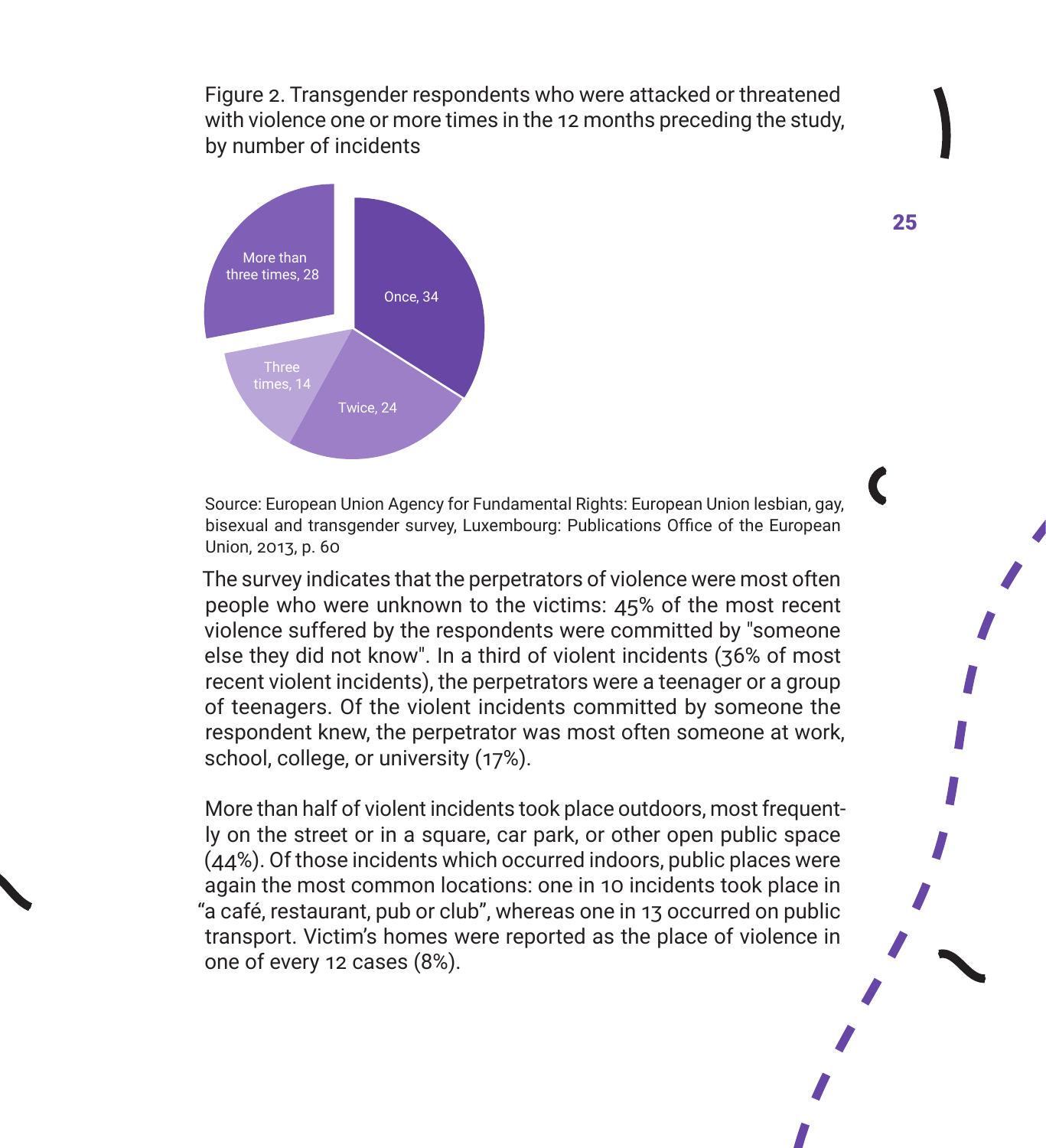### Barriers to reporting anti-LGBT hate crimes

26 *"Most offences still do not come to the attention of the police so there is still a lot more to do."*  Mark Hamilton, National Police Chiefs Council (The Hate Crime Report, Galop, 2016)

> Very few anti-LGBT hate crimes in the UK are reported. The Galop's Hate Crime Report (2016) found that 1 in 4 LGBT participants had reported the most recent hate crime they experienced to the police (25%). Lesbian women were most likely to have reported (31%), followed by gay men (25%), bisexual people (22%) and trans people (22%).

> Reasons given for not reporting included feeling that it would not produce a result (24%), being unsure if it was a crime (22%), feeling it would not be treated seriously (12%), fear it would make the situation worse (7%), and fear of police reacting negatively to their identity (5%). In contrast to the barriers above, the survey found high levels of literacy about reporting mechanisms, with just 2% saying they did not report because they were unsure how or where to do it.

> The high levels of anti-LGBT hate crime and low level of reporting mean it is especially important to handle reports in a professional and empathetic manner to encourage future reporting. The importance of this is underlined by a finding from the above research that half of the survey participants who reported a hate crime were satisfied with the outcome it produced (49%), while the remaining half were dissatisfied (50%). Context for this figure can be found in the Crime Survey for England & Wales, which regularly finds that half of people who report hate crime are satisfied with how it is handled by police (52%). That compares poorly with the much higher satisfaction rate for other types of crime detailed in the same report (73%). It also found that victims of hate crime were less likely to feel they had been treated with respect by the police (51% compared with 81% of crime victims in general).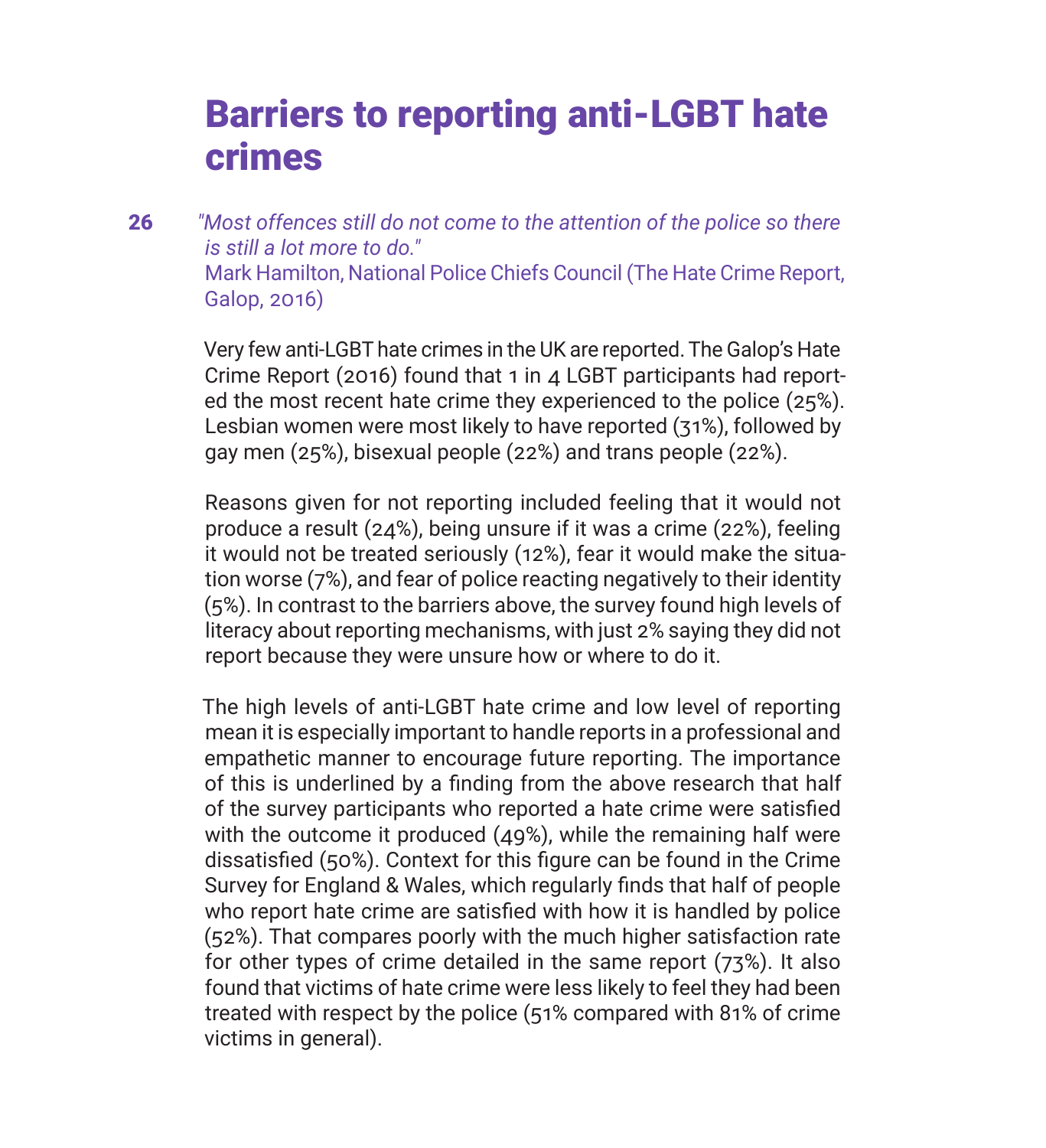#### Reasons for not reporting violence to authorities

I thought police would see it as pointless and time wasting. But also I just couldn't be bothered with all the palaver it would cause. And like most people, it's kind of part of life and you would spend too long reporting it all otherwise.

Pansexual participant, The Hate Crime Report, Galop, 2016

I will report if it's really serious. Petty hate crime like this is constant and I don't have the time or energy to pursue every instance. Bisexual participant, The Hate Crime Report, Galop, 2016

The police were super helpful and nice, but I'm paranoid about outing myself and overcoming that is difficult. Agender participant, The Hate Crime Report, Galop, 2016

Imagine if in a years time I get beaten up again  $-$  do you think they would believe me if I report it? I don't think so. If I get hurt again and I tell the police and say look, this has happened again, I don't think they would go after [the perpetrators]. I don't think anything would happen.

Bisexual participant, The Hate Crime Report, Galop, 2016

Firstly, it didn't actually cross my mind to report it  $-$  despite being active in the local LGBTIQ+ community. Secondly, exploring my gender identity (to which the abuse was directed) was still quite a new and sensitive topic for me at the time. Additionally… friends told me many a shit story about being laughed at/disregarded, as well as the whole queer thing coming out in the wash to the extended family should the incident get media coverage.

Gender queer participant, The Hate Crime Report, Galop, 2016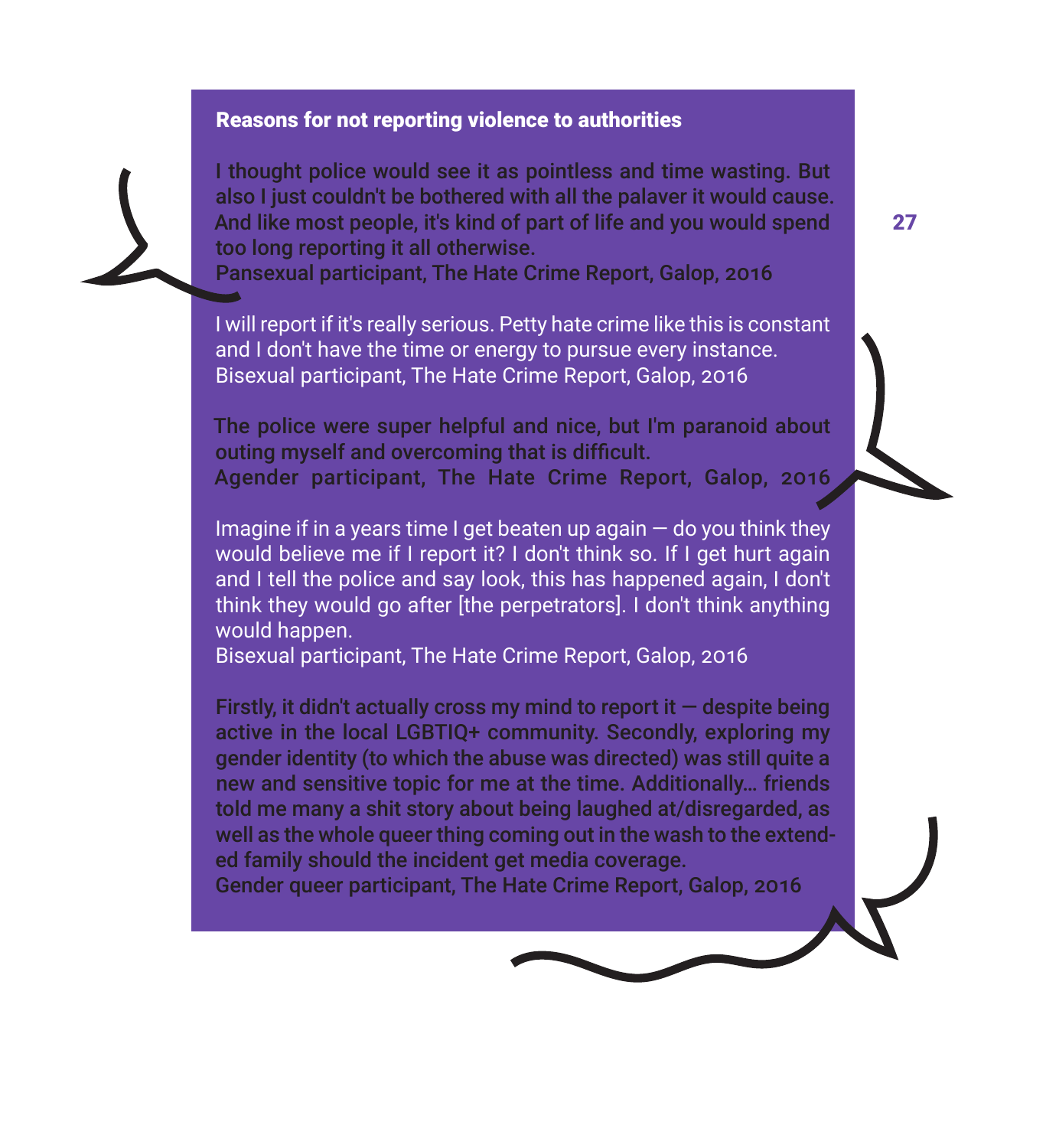The reason for not reporting hate-crime and violence to the LGBT NGOs are similar to the reasons for not reporting a hate crime to the police, however, there are several considerable differences. For example, among respondents of the Croatian 2013 field research who did not report violence to NGOs (n=323), a majority of them (n=130) did not report it because they diminished the event as "not being serious enough". The second most common reason for not reporting the violence to the NGOs was because the participants did not know they could report it to NGOs (n=62) and receive legal, psychological or psycho-social support. Furthermore, 50 participants did not report violence to NGOs for lack of motivation, while 25 participants dealt with the situation on their own. In contrast to the reporting a violence to the police, only 20 participants did not report it to an NGO because they distrust NGOs, while 19 because of discomfort (e.g., shame, and fear – in particular fear of "coming out").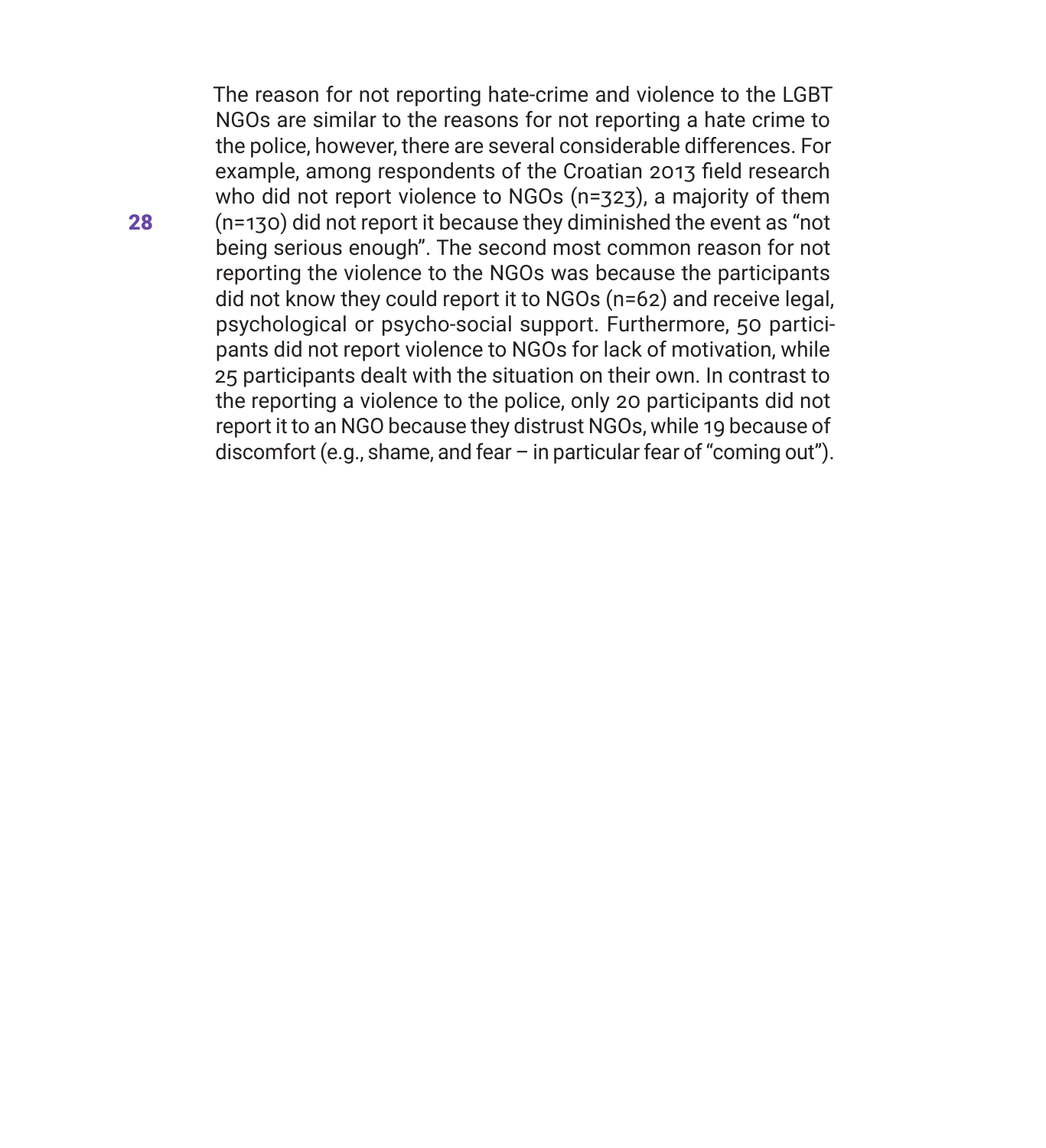### When the hate crime is reported

Finding the courage to report a hate crime is not easy for the victim. Not only have they gone through an event that might have been traumatic, but they will also most probably be in the position of disclosing some aspects of their personal lives and identity to unknown people. This unwanted exposure can cause in the victim the feeling of not being in control of their lives. For this reasons, make sure you take the following steps in order to reassure the victim that their person and perspective are acknowledged and respected.

### General guidance for responding to a hate-crime report

- 1. Always introduce yourself by your full name and your role in the procedure. Make sure that the victim has your contact information and that they can reach out to you after the interview.
- 2. Ask what the victim prefers to be called (What is your name? How would you like me to address you?)
- 3. Ask the victim if they have any physical injuries and make sure that medical assistance is available.
- 4. If possible, inform the victim about their rights according to the national legislation and/or the Victims' Rights Directive (2012/29/EU). Make sure that the victim receives all the relevant information in a way that is simple, accessible, and understandable for them. The information should be given in different ways: verbally, on a handout that they can take home, etc.
- 5. Always make sure that the victim feels safe and confident and that they can always ask you questions if something is not understandable. The victim should share only the information they want to share. This is particularly important if your initial contact with the victim is immediately after they experienced violence or in public.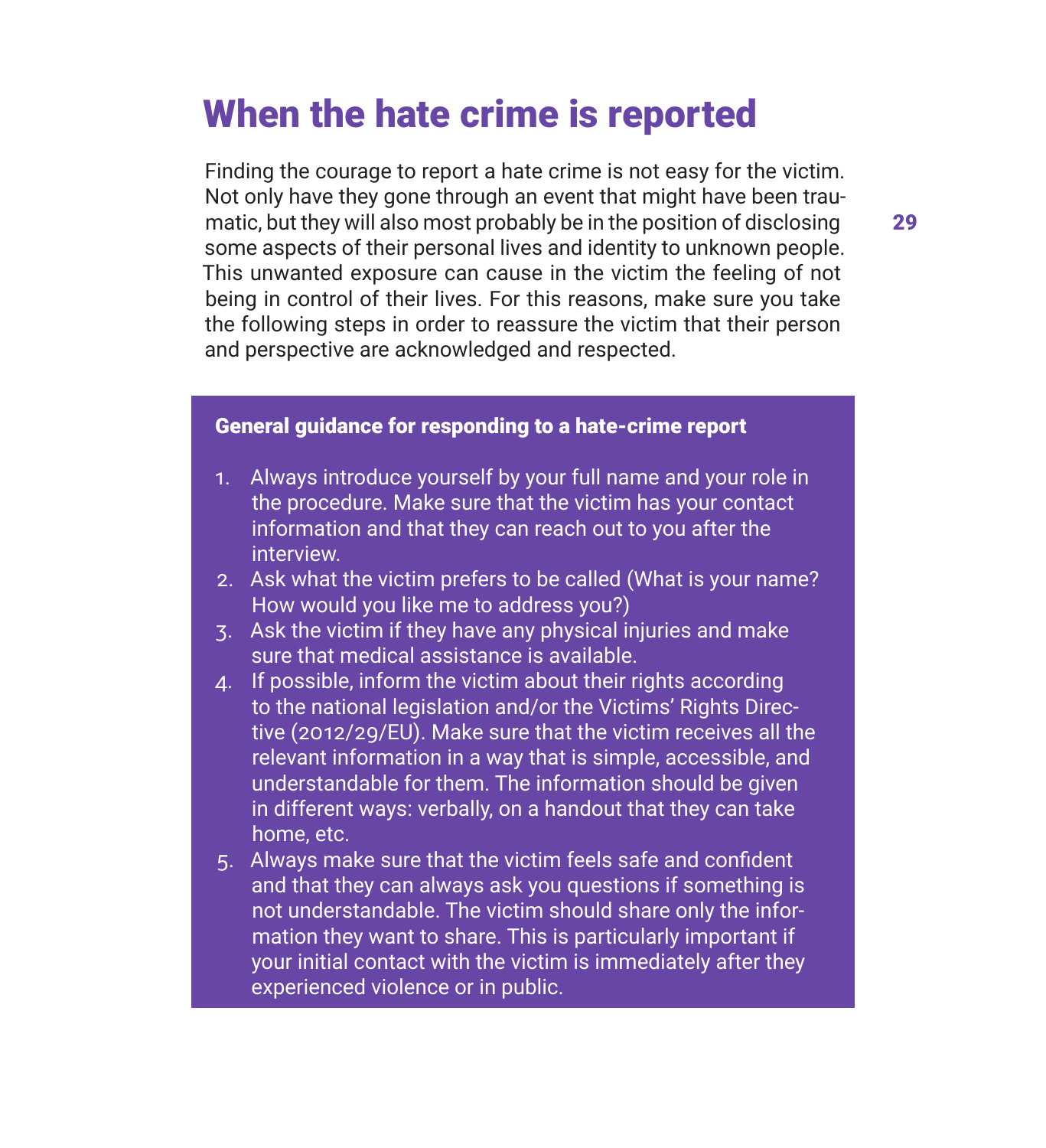|             | 6. Ask the victim to tell you briefly what has happened. Use<br>simple conversation starters so the victim can feel that they<br>are regaining control of their situation (e.g. What would you<br>like now? Do you need water?). |
|-------------|----------------------------------------------------------------------------------------------------------------------------------------------------------------------------------------------------------------------------------|
| 7.          | Make an individual assessment: Does the victim have any                                                                                                                                                                          |
|             | specific support or protection needs? Is the victim particular-                                                                                                                                                                  |
|             | ly vulnerable to repeated violence or secondary victimization?                                                                                                                                                                   |
|             | 8. Acknowledge the victim's experience by thanking them for<br>sharing it with you. Ensure the victim about confidentiality                                                                                                      |
|             | during the interview.                                                                                                                                                                                                            |
| $Q_{\star}$ | If possible, inform the victim about further steps and your                                                                                                                                                                      |
|             | role in them. It is important that the victim is always accom-                                                                                                                                                                   |
|             | panied by a person familiar to them.                                                                                                                                                                                             |

30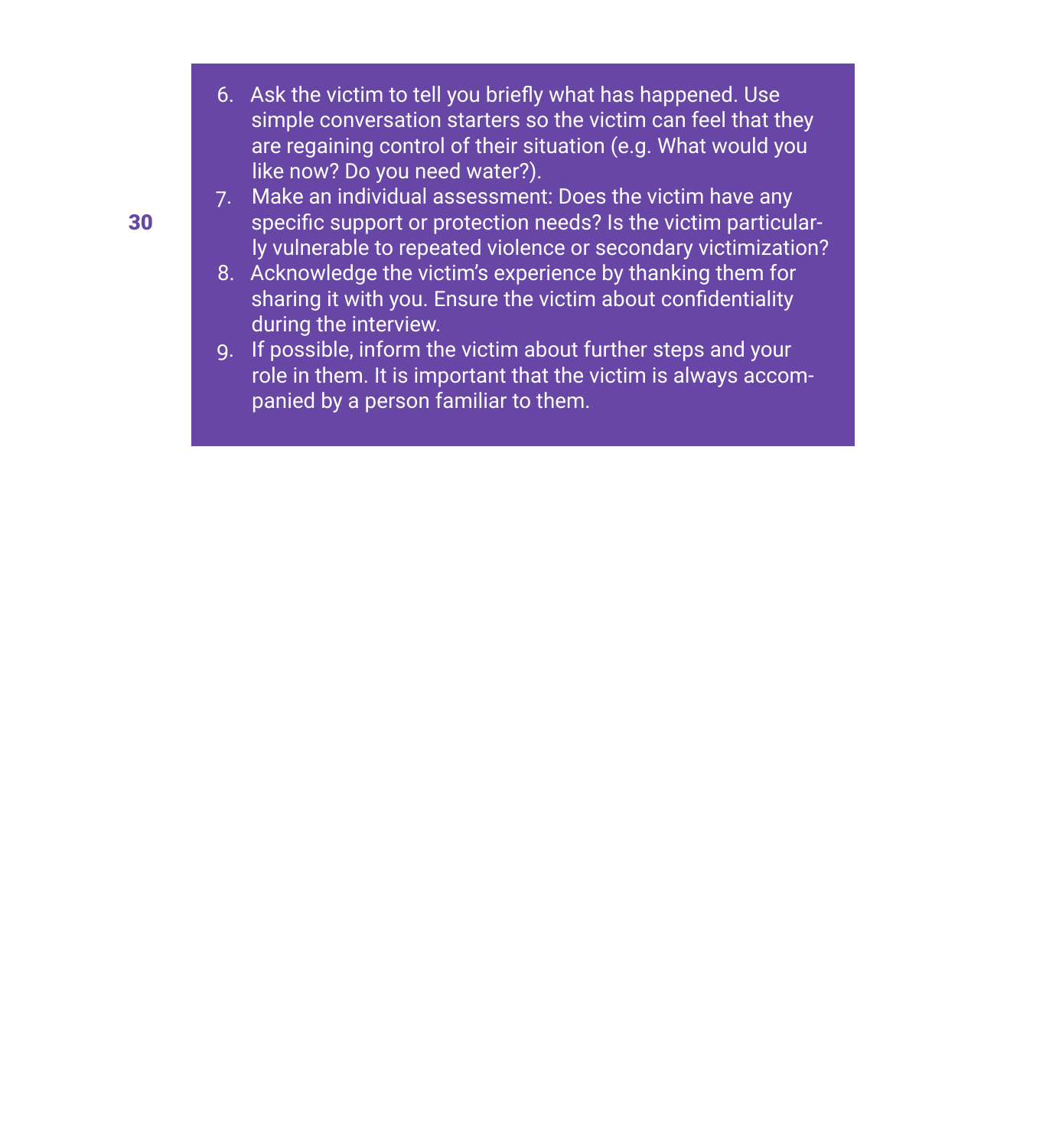#### How to recognize a hate crime against LGBT persons?

Even if victims find the strength to report a hate crime, not all of them will be open about their identity or details of the event that might suggest it was a hate crime. Not only are most people not comfortable talking about their identities and personal lives to officials and unknown people in general, but they might also not be aware of what a hate crime is and what kind of details could be relevant. If you suspect the reported event is an anti-LGBT hate crime, pay attention to the following indicators.

31

Remember! Always ask questions about the context of the event and not about the victim's identity and private life (unless it is necessary because of the nature of the crime).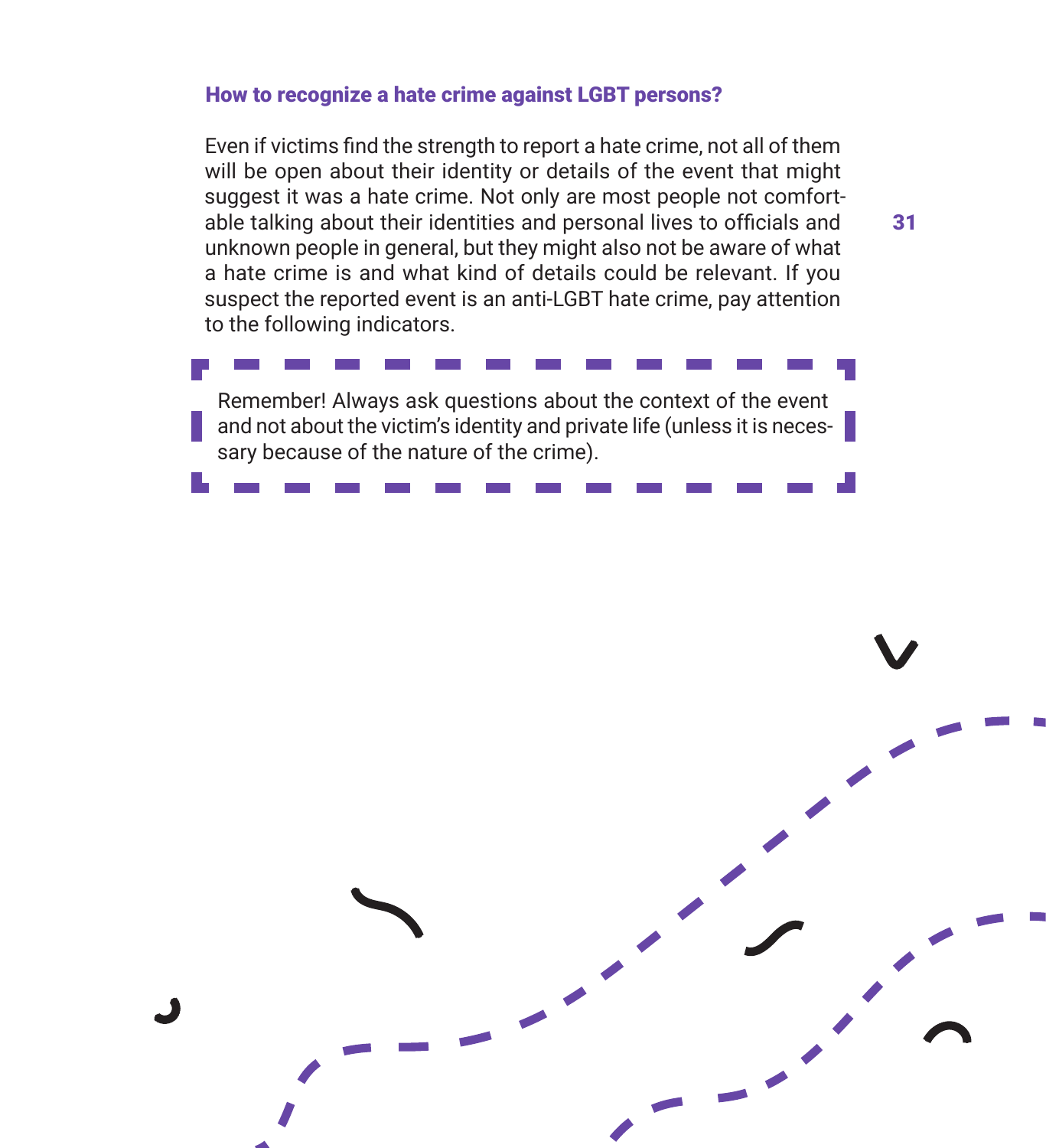|    |                             | <b>Strong indications for hate-crime against LGBT people</b><br>Research and interviews with the victims suggest that most hate<br>crimes against LGBT people:                                                                                                                   |
|----|-----------------------------|----------------------------------------------------------------------------------------------------------------------------------------------------------------------------------------------------------------------------------------------------------------------------------|
| 32 | ❏                           | are committed by unknown perpetrators in public places, indoor<br>or outdoor $-$ pay attention to whether the attacks happened<br>near an LGBT community place of gathering (clubs, bars, social<br>centres, cruising area) or their own home;                                   |
|    | $\mathcal{L}_{\mathcal{A}}$ | the person might be a victim of anti-LGBT hate crime due to their<br>gender expression: dress, behaviour, LGBT symbols (rainbow<br>badges/ribbons/clothing, pink or black triangles);                                                                                            |
|    |                             | the victim is an LGBT activist or was involved in activities<br>promoting the rights of LGBT people at the time of the event;                                                                                                                                                    |
|    |                             | the victim was in the company of a same sex partner;                                                                                                                                                                                                                             |
|    | ٦                           | almost always involve homophobic and/or transphobic language,<br>slurs, and verbal humiliation prior to or during the physical attack<br>- ask the victim and witnesses if they remember what the perpe-<br>trator was saying;                                                   |
|    |                             | are committed before, during, and particularly after events<br>of significance to the LGBT community $-$ e.g. Pride March or<br>protest;                                                                                                                                         |
|    |                             | are committed when there is a significant increase of public visi-<br>bility of LGBT people in public or the media: e.g. during public<br>debates and political debates on LGBT rights;                                                                                          |
|    |                             | the perpetrator is part of an organised hate group known for<br>homophobic and transphobic hate speech - investigate if they<br>display any symbols that indicate their belonging to an organised<br>hate group or if they identify with any of these groups on social<br>media; |

Ш

the perpetrator did not display any financial or other motive when committing the offence (no theft);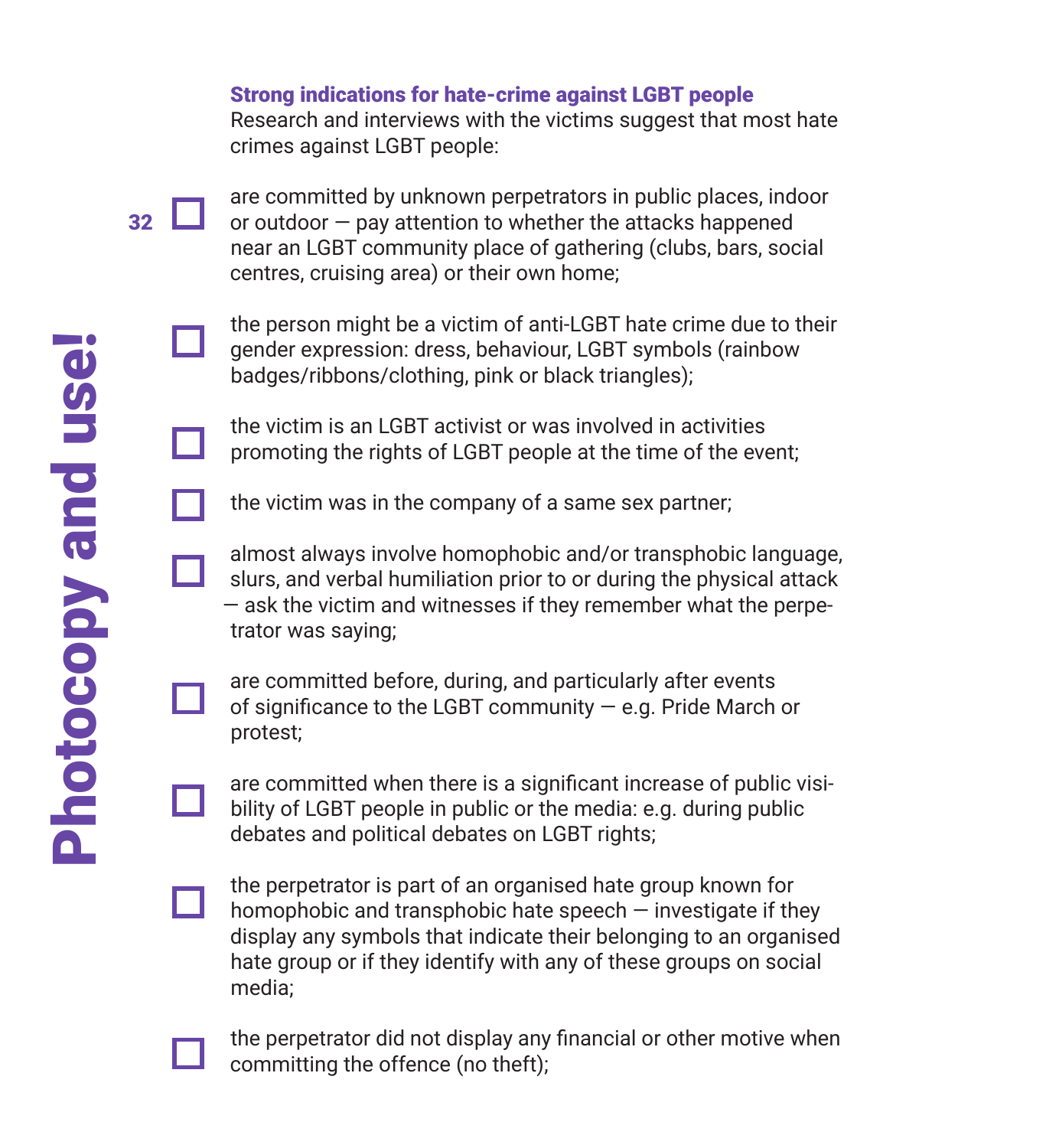|  | unlike racist hate crimes, anti-LGBT hate crimes can happen at<br>the victim's home and the perpetrator can be a family member.                                                                                                                                           |    |
|--|---------------------------------------------------------------------------------------------------------------------------------------------------------------------------------------------------------------------------------------------------------------------------|----|
|  | <b>Documenting hate crimes</b><br>What to document during the interview                                                                                                                                                                                                   | 33 |
|  | Does the victim believe that the crime was motivated by a bias<br>against LGBTIQ people? If so, document why they think they are<br>a victim of a homophobic/transphobic hate crime.                                                                                      |    |
|  | If the victim is a trans person whose documents do not reflect<br>their gender identity, be sure to indicate the person's gender iden-<br>tity. Even if the report form requires filling the person's sex, indi-<br>cate the person's gender identity in the description. |    |
|  | Document what kind of injuries, if any, the victim has suffered,<br>including how the victims feels emotionally.                                                                                                                                                          |    |
|  | Document a detailed description of the violence and the perpe-<br>trator(s). Does the victim know the perpetrator(s) or did they<br>have any encounter before?                                                                                                            |    |
|  | Document if the place where the crime took place has any<br>significance to the community the victim belongs to. If so (a bar,<br>public event related to LGBTIQ people, a cruising area), explain<br>its significance.                                                   |    |
|  | Was the victim alone when they were attacked?                                                                                                                                                                                                                             |    |
|  | Were there any witnesses around? Can you reach out to them?                                                                                                                                                                                                               |    |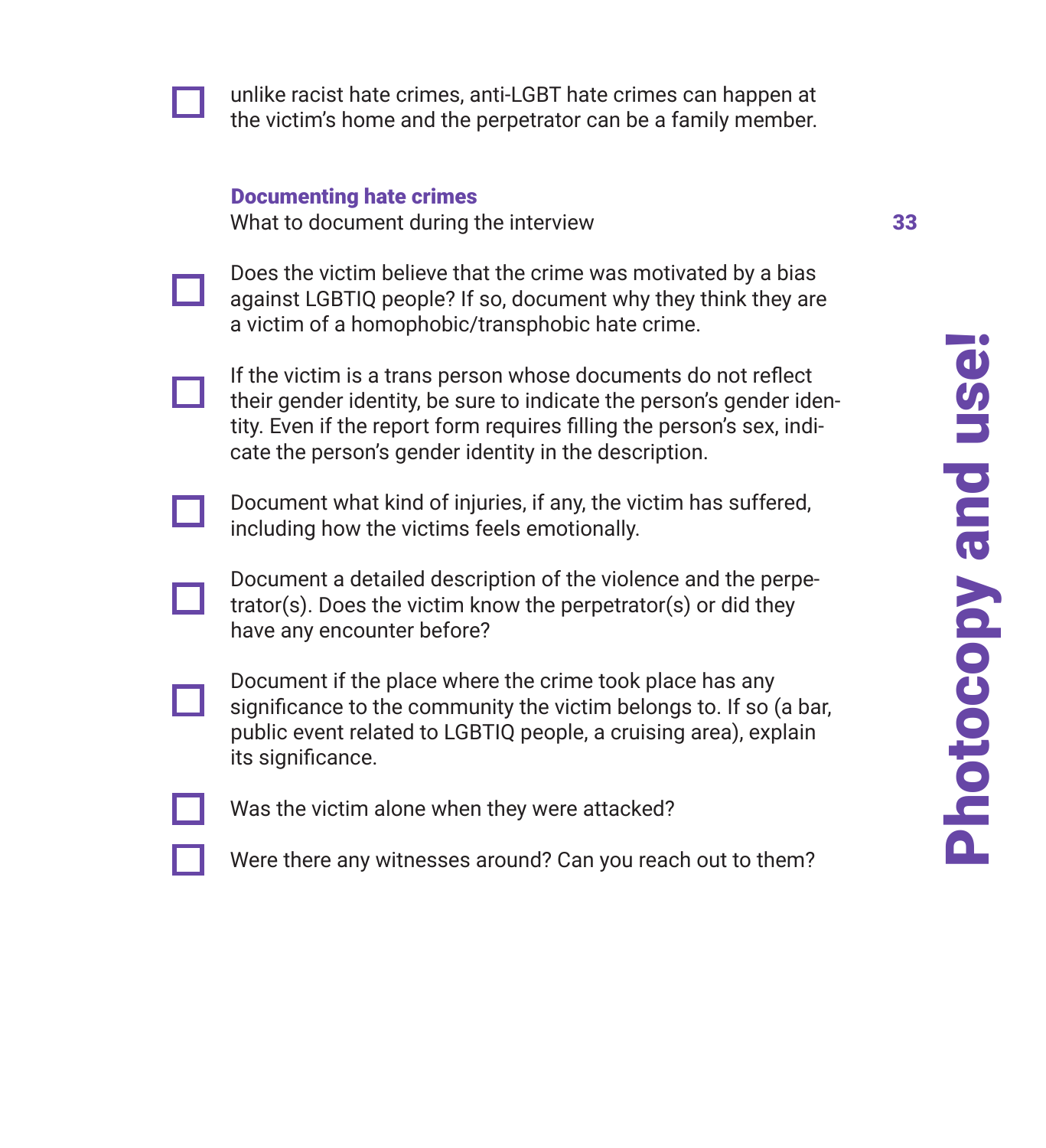#### Reaching out to the LGBT community

LGBT charities can play a valuable role in the process of reporting, investigating, and providing support for the victims. If you work in a public institution dealing with anti-LGBT hate crime victims, be sure to reach out to an LGBT charity. The following are some suggestions on how to reach out to LGBT communities and ways in which to collaborate.

#### Suggestions on how to reach out to the LGBT community

- Police, prosecutors, and Local Authorities can reach out to LGBT people in taking steps to secure media coverage of successful prosecutions of homophobic and transphobic hate crimes. They can ask for LGBT NGOs' assistance and jointly give a condemnation of the hate crime that occurred. This will encourage other victims to report the hate-crime in the future, regardless on what grounds it was committed.
- The police and prosecutors can work together with LGBT charities in pre-trial criminal investigation, in order to gather intelligence, release witness appeals, gauge community impact, and facilitate the dialogue with the LGBT community to build a trust in law enforcement.
- Public bodies and LGBT charities can jointly attend training and workshops in order to build trust, exchange experiences, and best practices.
- Police officers can establish personal connections with members of the local LGBT community, particularly LGBT community leaders and charities, in order to understand the needs of the community and increase their trust in law enforcement.
- Service providers should use respectful language, challenge offensive language they hear, and try to be informed on LGBT identity issues.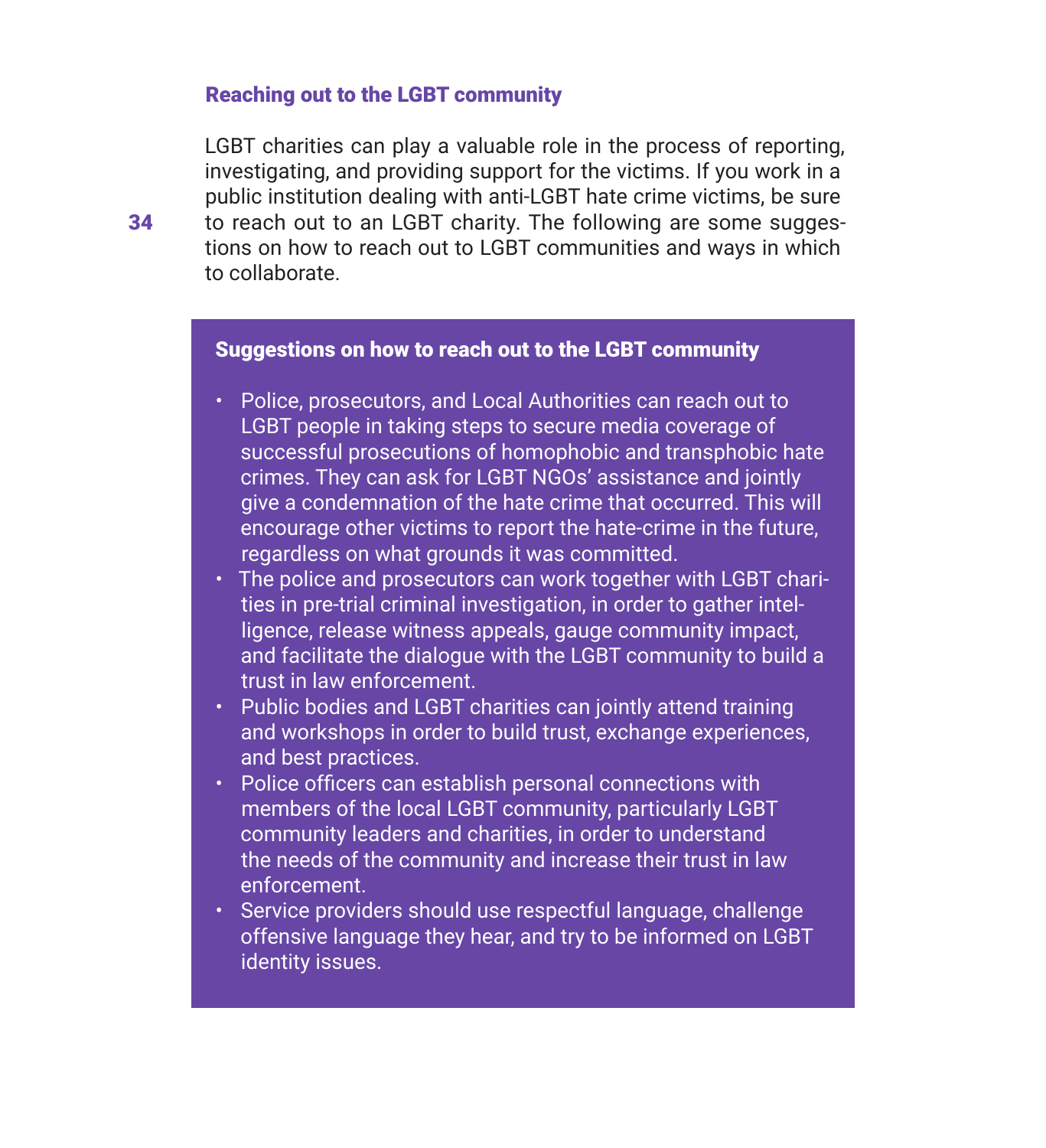### The victim's perspective

Reactions to hate-crime and violence in general can be different depending on the person. Victims of hate–based abuse and violence often experience trauma and extreme anxiety even if no physical harm was involved. Unlike an ordinary crime, hate crimes can affect victim's deeply because it targets their identity or personality. Combining that with trauma and anxiety caused by the violence itself, a victim might be left feeling helpless and losing a sense of security and have a constant feeling of danger as their identity is something they carry with them constantly. Ongoing criminal procedures can be another great stressor for victims, sometimes so powerful that the victim does not want to cooperate with any party involved, even if they are doing all that is in the interest of the victim and the society as a whole. The victims in a criminal procedure are under stress because they are expected to talk about the experienced violence and to be challenged on their account of events (often repeatedly during the criminal procedure), leading to a feeling of secondary victimization.

The following description is a true story that describes just one of many possible types of reactions to hate crime. Sometimes victims in similar situations choose to never talk about it to anyone. If the victim has opened up to you and reported a hate crime it took a lot of courage and strength. The names of the people have been changed to protect their privacy.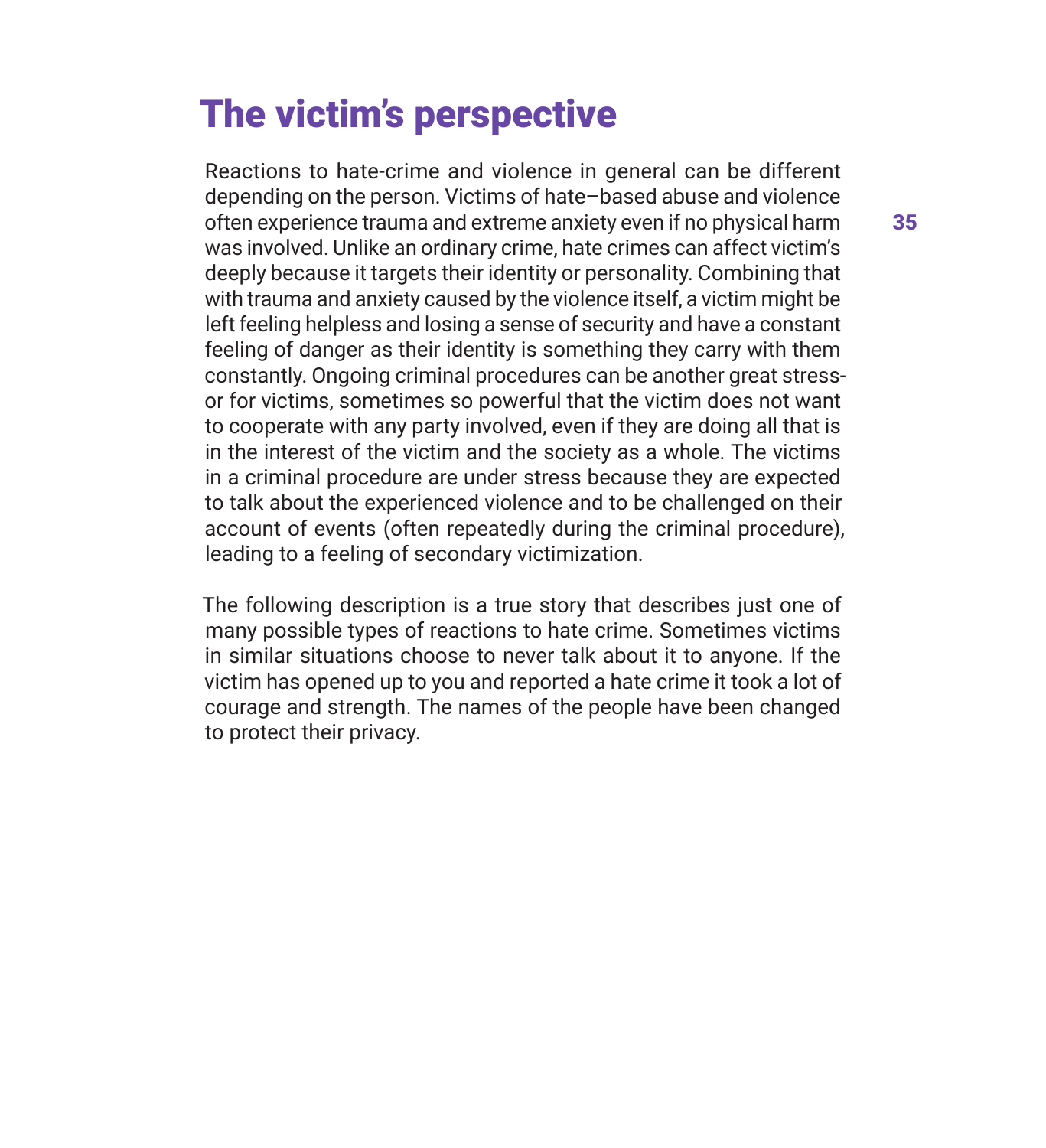### Hate crime story from a victim's perspective:

Paula is a woman in her 20s. She is a proud lesbian woman who is involved in her local LGBT community  $-$  she regularly attends LGBT events, walks proudly in the Pride March with all her friends and family and is out to everyone she knows. She never hides when kissing her girlfriend in public. Like many people her age, she sometimes goes out on a Saturday night with her girlfriend and other friends to bars and clubs. That particular Saturday she decided to go out clubbing in a very popular club where she had been several times before. It was not an LGBT bar, but many of her LGBT friends were regular customers there. Paula and her girlfriend arrived holding hands, met their friends in the club and everything seemed like they were all going to have a good time. Paula and her girlfriend danced together and kissed many times. Later in the night, a man of about her age approached Paula and wanted to flirt with her. As he was too vulgar, Paula was not too polite in her rejection. She did not see the man again, until early morning, as she was leaving the club with her girlfriend. He was waiting for Paula with two of his friends in the parking place near the club. His friends separated Paula and her girlfriend, as the man started humiliating and threatening with all kinds of sexist and homophobic insults. Soon punches followed. The man hit her several times and soon she was on the ground. Her girlfriend witnessed all of it and was screaming constantly. Soon after Paula fell on the ground, one of their friends, Sara, who was in the club with them, noticed what was happening. Sara, who has seen homophobic violence several times before, warned the perpetrators to stop the violence against Paula and her girlfriend, but the man who was attacking Paula started insulting Sara as well. The violence escalated, Sara was able to defend herself and the perpetrator's friends intervened and decided to take him away. Luckily, now there were other people around and someone has already called the police and the ambulance. Both the police and ambulance arrived very shortly. Paula was still on the ground, shocked, bruised and with a haematoma on her forehead. She felt helpless and angry at

36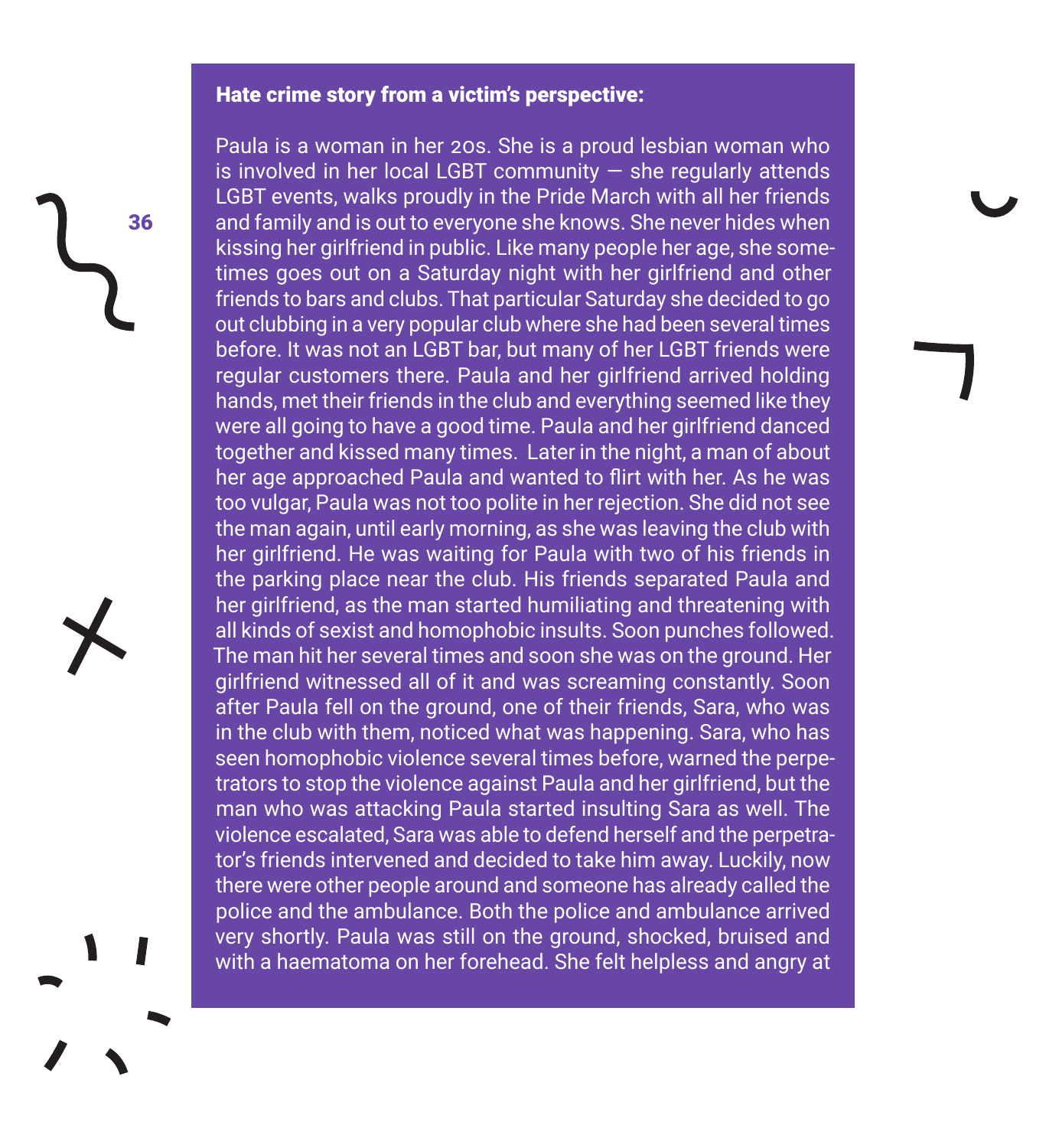the same time, but at this moment there was nothing she could do. Her girlfriend was also traumatized. They were both crying. Their friend Sara was in the least state of shock. She reacted differently to the trauma and was trying to talk to all the other people around-When the police came they asked what happened. All the witnesses clearly stated that Paula and her girlfriend are a lesbian couple who were verbally harassed and humiliated by an unknown man on the grounds of their sexual orientation before he physically and verbally attacked Paula. After the attack Sara was the first one who reached out to charities and helped the investigation by staying in touch with all the witnesses. Paula and her girlfriend at first only wanted medical assistance and refused contact with anyone. Only a week later were they willing to cooperate and asked charities for practical and emotional support.

Experiencing a traumatic event can cause physical, emotional, or psychological harm, regardless if bodily injuries occurred during the attack. In more serious situations, an acute stress disorder can be developed. Even though victims' reactions to traumatic experiences are individual and therefore can be different, they can be grouped into several categories. Most of the victims' reactions are combinations of these categories:

**Emotional reactions** – fear, shame, anxiety, helplessness, insecurity, sadness, depression, a feeling of losing control, panic attacks, feeling guilty, distrust in other people, oversensitivity, constant changes of mood, and other intense emotional reactions

**Physical reactions** – dizziness, body tremors, muscle tensions, psychomotor disturbances, sweating (particularly palms), headaches, high sensitivity to light exposure, feeling cold in lower body (particularly in feet), heart palpitations, high blood pressure, low blood sugar, digestive problems, hyperarousal, difficulty speaking, difficulty breathing, various stages of shock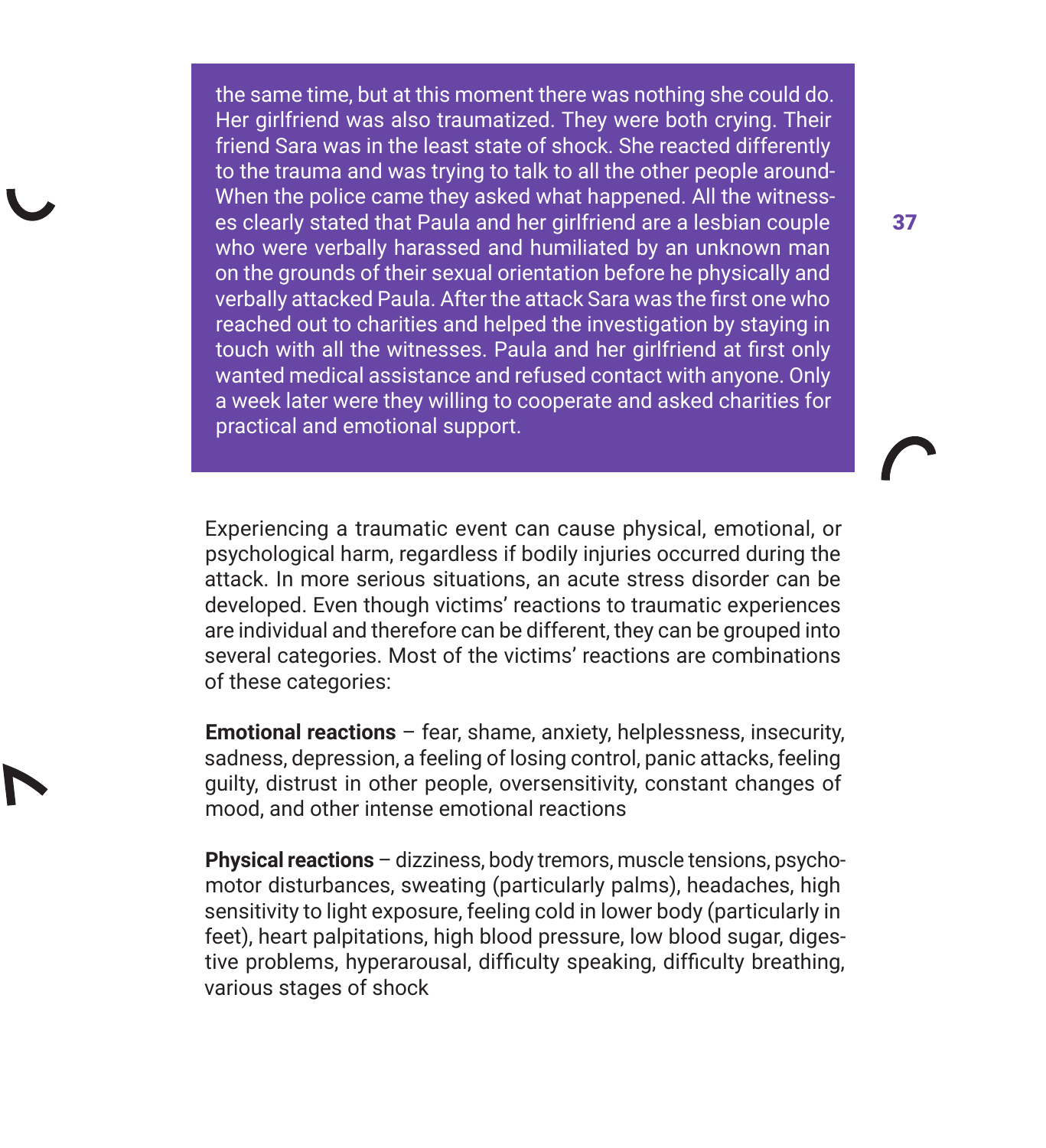**Behavioral reactions** – reticence: refusing communication, isolation, crying, aggression, verbal outbursts, impatience, drug or alcohol abuse, self-harm, suicide attempt

38 **Cognitive reactions** – disorientation, confusion, difficulty with concentration, difficulty speaking, forgetfulness, distraction3

**Contract Contract** 

3 Source of classification: Hamer Vidmar, Nikica 2016. "The Treatment of Victims of Hate Crime Against LGBTIQ Persons." Presented at the Training for the Students of the Police Academy, May 23, Zagreb, Croatia

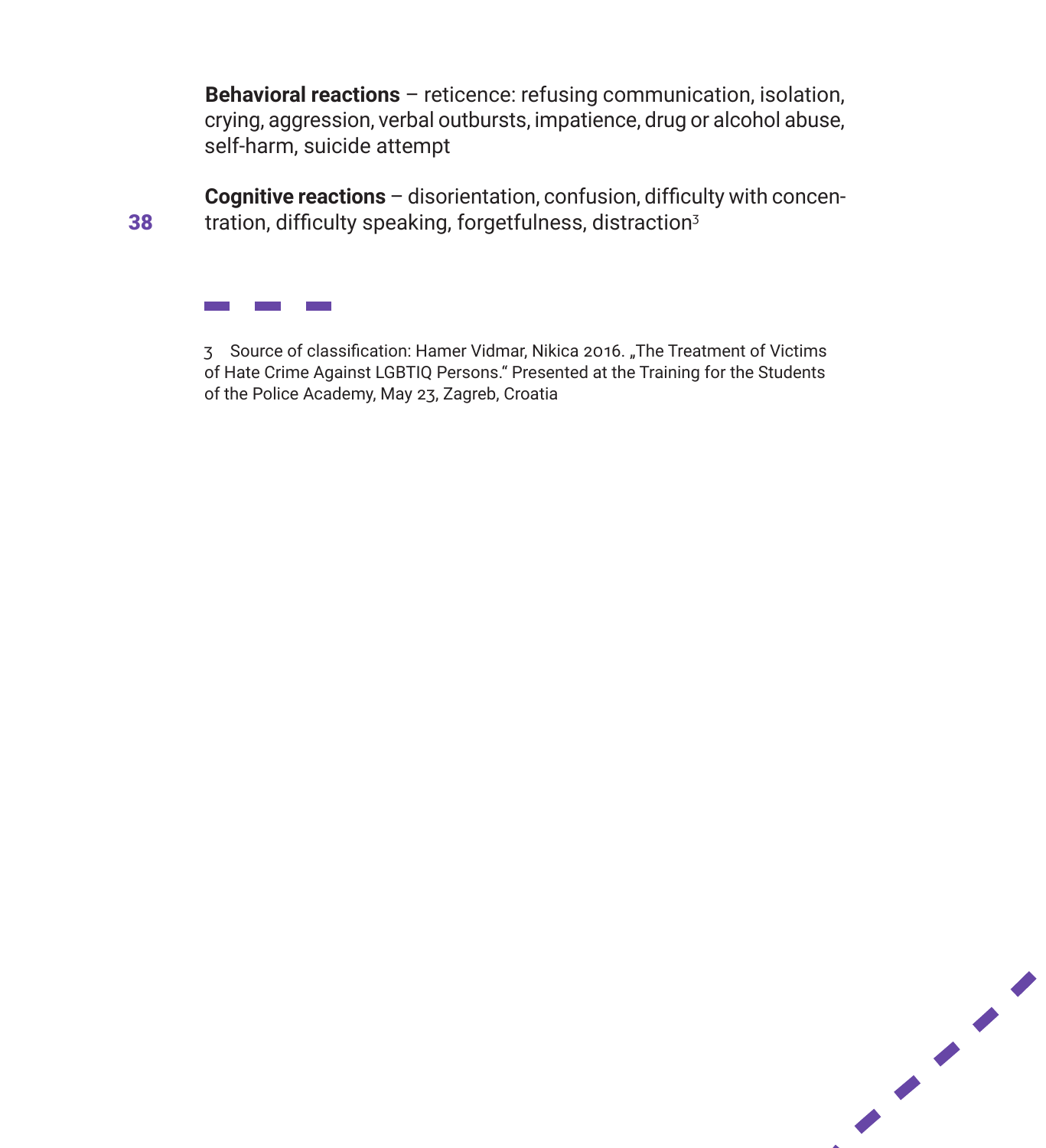### While working with hate crime victims, bear in mind that:

While working with hate-crime victim(s) of violence and discrimination, please have in mind that:

- the victim may not be able to recall any or enough information about event;
- the victim may not be able to give a detailed and precise statement;
- the victim's statements may be a detailed and precise description of certain parts of the event, but very vague or contradictory in other (e.g. victim may recall in detail the description of the attacker, but not know what happened after the attack);
- the victim may be focused on details irrelevant for the criminal procedure;
- the victim may seem confused and distracted;
- the victim may deny being involved in a hate crime;
- the victim may have been sexually assaulted, but only talk about the physical aspect of the attack;
- the victim may have problems understanding questions;
- the victim may appear confused when talking;
- some victims may be targeted on multiple grounds (e.g. gender, religion, ethnicity, disability or refugee status) — make sure all grounds are recognized;
- the victim may have some health problems due to stress while testifying (e.g. having seizures, violent outburst or extreme anxiety that may lead to a panic attack);
- the victim may seem unfocused and/or lose concentration during a conversation;
- the victim may experience flashbacks of the attack during a conversation;
- the victim may seem emotionless or like they don't care about what has happened;
- the victim may have trouble speaking;
- the victim may describe the experienced violence in a way that might suggest it happened to another person (e.g. speaking in third person);
- the victim may seem hostile and not trustful;
- the victim may be under medication, substance abuse or alcohol.

39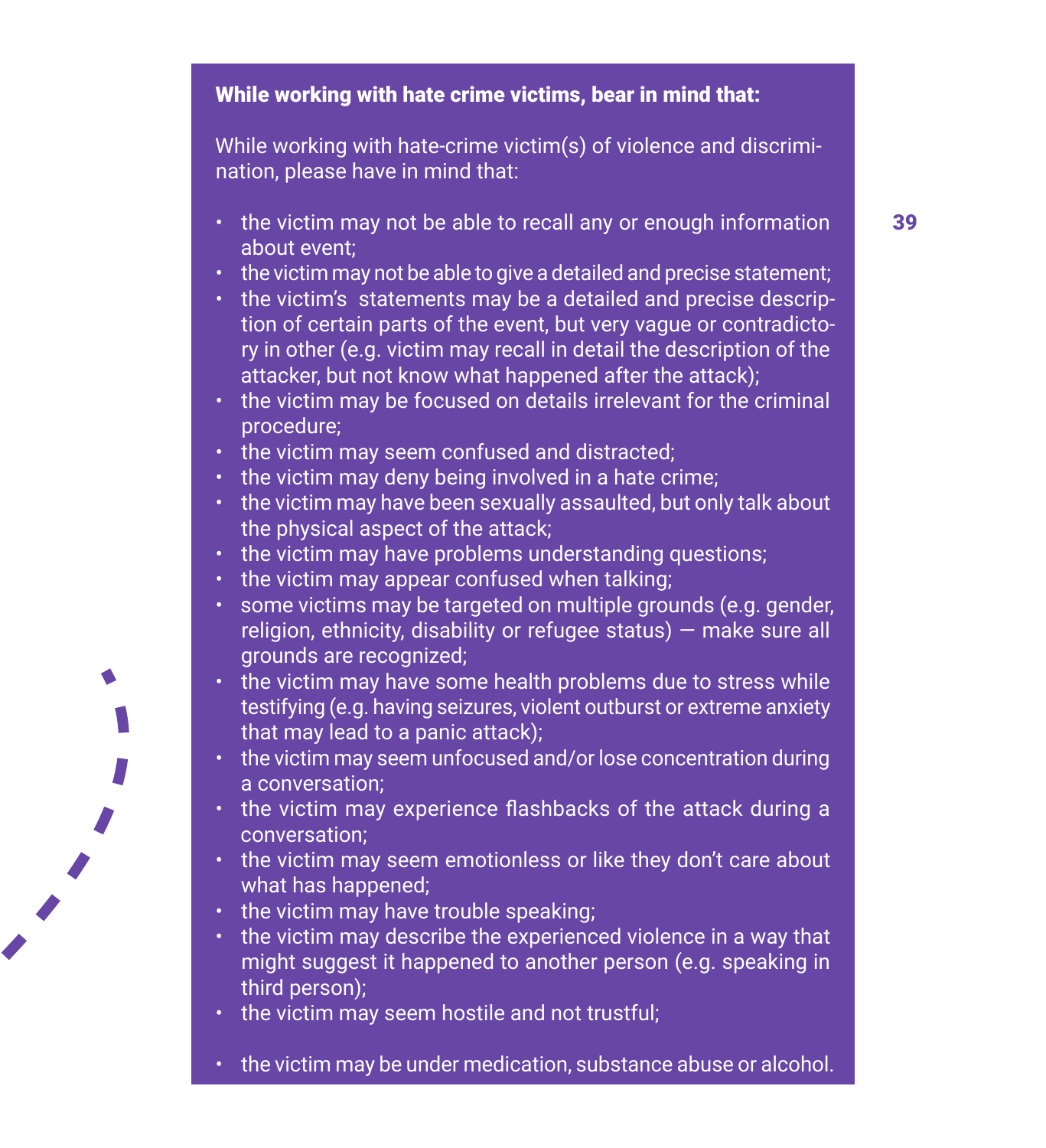### Supporting LGBT victims of hate crime

All victims of hate crime are entitled to confidential support services (Victim's Rights Directive, Article 8). These services include: providing information about the criminal procedure, providing advice, emotional and psychological support, and if needed, practical or specialist support to help them cope with the aftermath of a crime, as well as upcoming or ongoing criminal proceedings.

40

LGBT charities such as Galop can provide advice, emotional support, and direct assistance to victims to help them cope and recover from their experience of hate crime. They can help support victims through reporting, investigation, and court proceedings where necessary. They can also help with the non-criminal justice impacts of hate crime (social, emotional, financial, housing, and practical). They also monitor and document crimes against LGBT people to tackle under-reporting.

The basic support for all hate crime victims, as prescribed by the Victim's Rights Directive, includes:

**Emotional support** – listening, providing empathy. and showing affection;

**Informational support** — providing basic information, guidance, or advice regarding their rights and available support services; **Instrumental support** — providing material resources according to the victim's needs;

**Companionship** — helping the victim regain control of their life. This includes engaging the victim in activities with those who provide support.

This basic support should be available from the earliest possible moment  $-$  after a crime has been committed  $-$  regardless if the crime has been reported to law enforcement or not  $-$  and last for an appropriate period after the final verdict has been brought, depending on the victim's individual needs. The victim should also receive support at the moment when the perpetrator is being released from both detention and incarceration.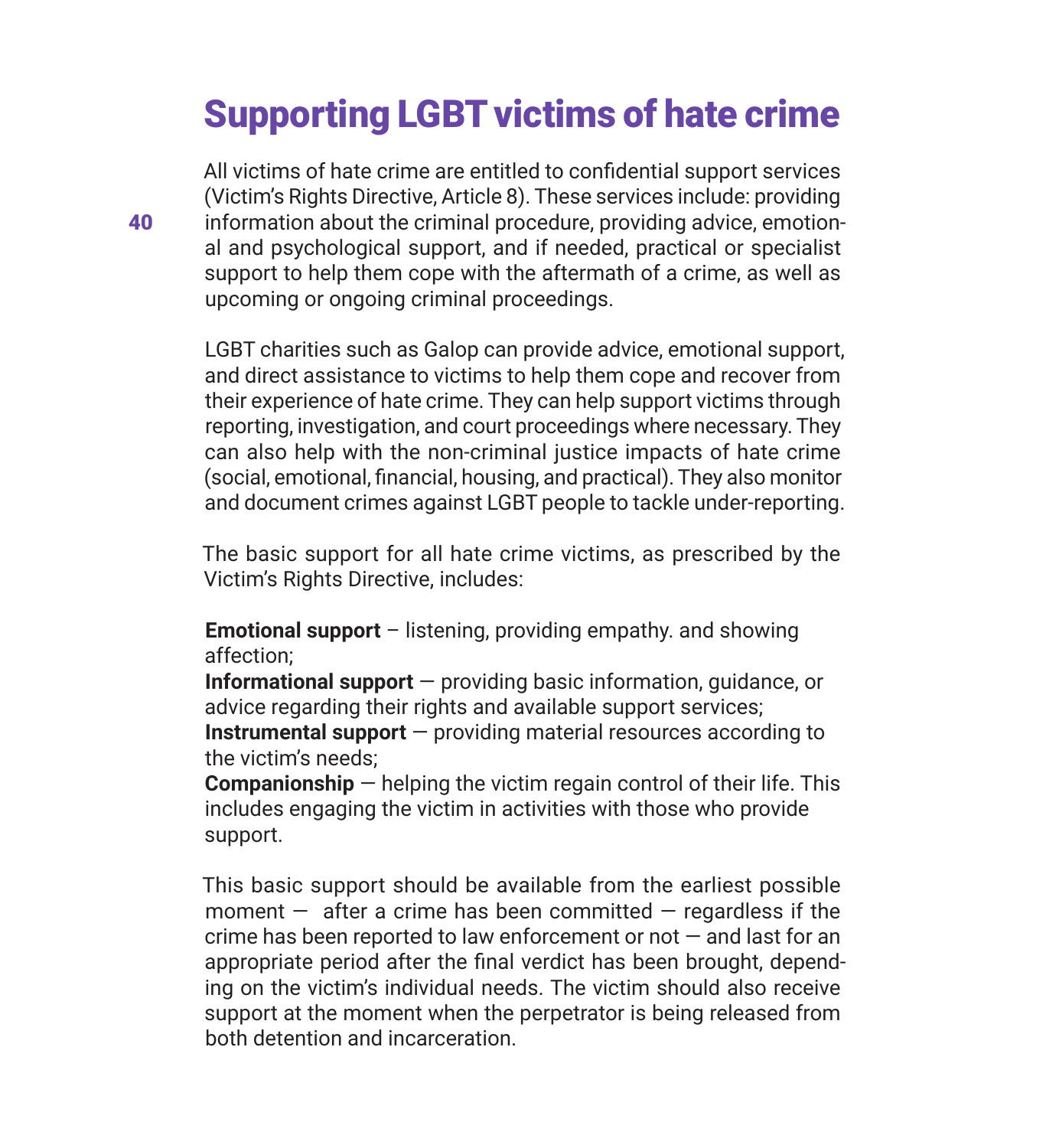Victims who have suffered serious harm or are particularly vulnerable can require additional support services due to their specific needs. Particularly vulnerable LGBT groups are those LGBT hate crime victims who could be exposed to repeated violence and should always be provided with specialized support:

- those who have been systematically abused and threatened by the same person
- victims of long-term psychological abuse
- those who have been a hate crime victim before
- those who personally know their perpetrators
- victims of hate motivated domestic violence
- victims of hate motivated sexual assault and/or rape
- minors
- those LGBT people with intersectional identity needs (race, faith, disability, refugee status, sex workers, etc.)

This specialized support should always be based on the victims' individual needs and severity of the crime. The main role of a specialist support is to overcome or prevent trauma or other forms of long-term harm resulting from the crime.

Have in mind that interviews with victims of sexual violence are very delicate and the victim should be free to make a decision about the interview's gender. Victims of sexual violence, victims of human trafficking and minors have also the right to be questioned by video call.

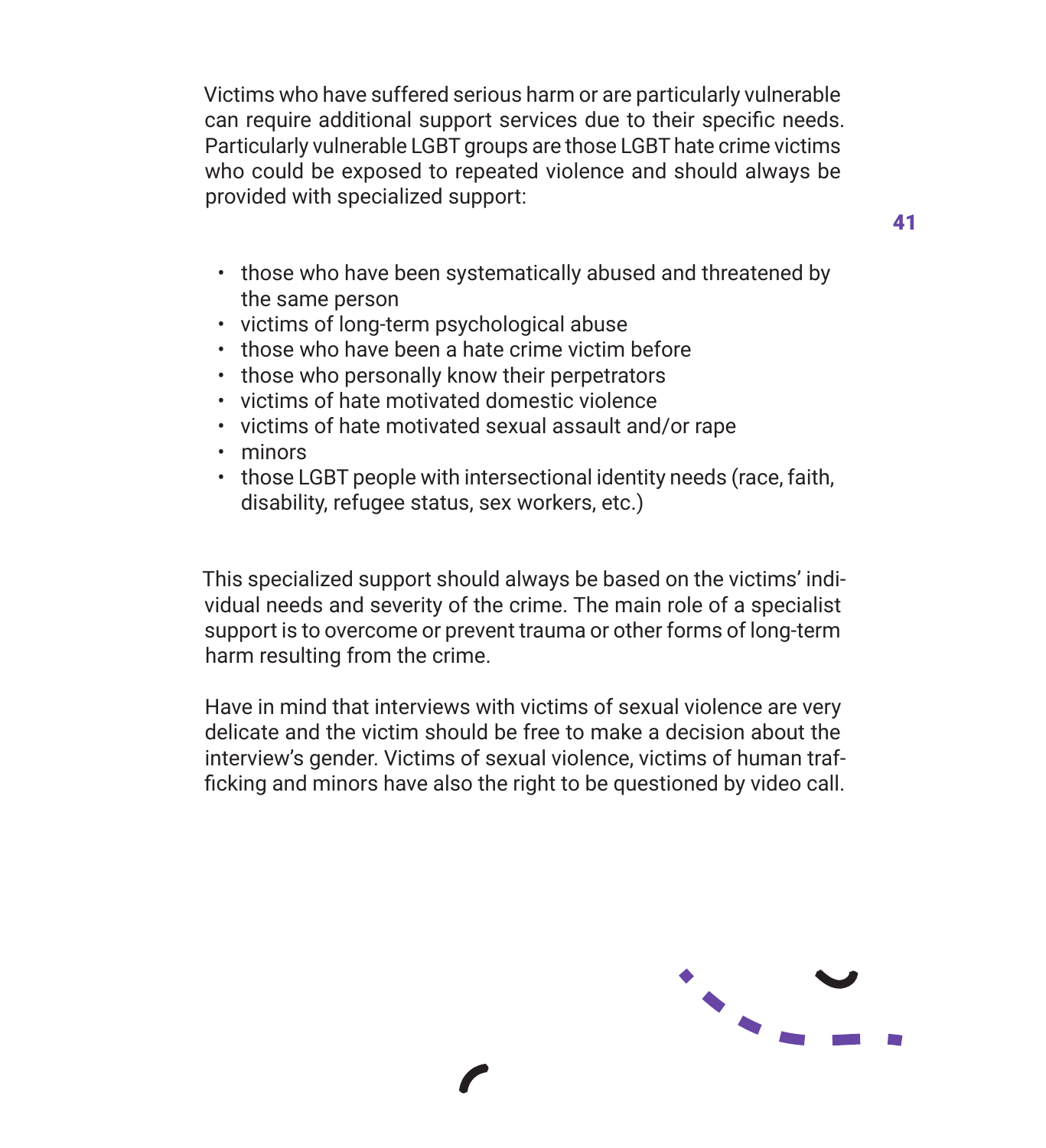### Specificities of working with victims of homophobic and transphobic hate crime

- Do not presume that every LGBT person is open to everyone about their sexuality or gender identity. Make sure that the victims feel comfortable and secure and that they can confide in you.
- Be aware that official documents do not always reflect the true gender identity of a person. Some trans peoples identity documents (e.g. passport or driving license) may list their name and sex as different to their preferred name or gender. Be an active listener and use the same gender pronouns as the person you are talking to.
- Be aware that not every LGBT person identifies with words or terms you are familiar with. If you are unsure how the person identifies in terms of gender or sexuality, it is appropriate to ask in a professional and respectful manner: "How do you identify regarding your gender or sexuality?".
- If you don't understand something regarding a person's identity it is best to ask in a professional and respectful manner. If you make a mistake, as soon as it becomes obvious or pointed out, simply apologize.
- Protecting personal privacy is extremely important when working with LGBT people. Disclosing some personal information might have a huge impact on the person's life. Be sure to do everything to protect the victim's privacy and always reassure them about it.

42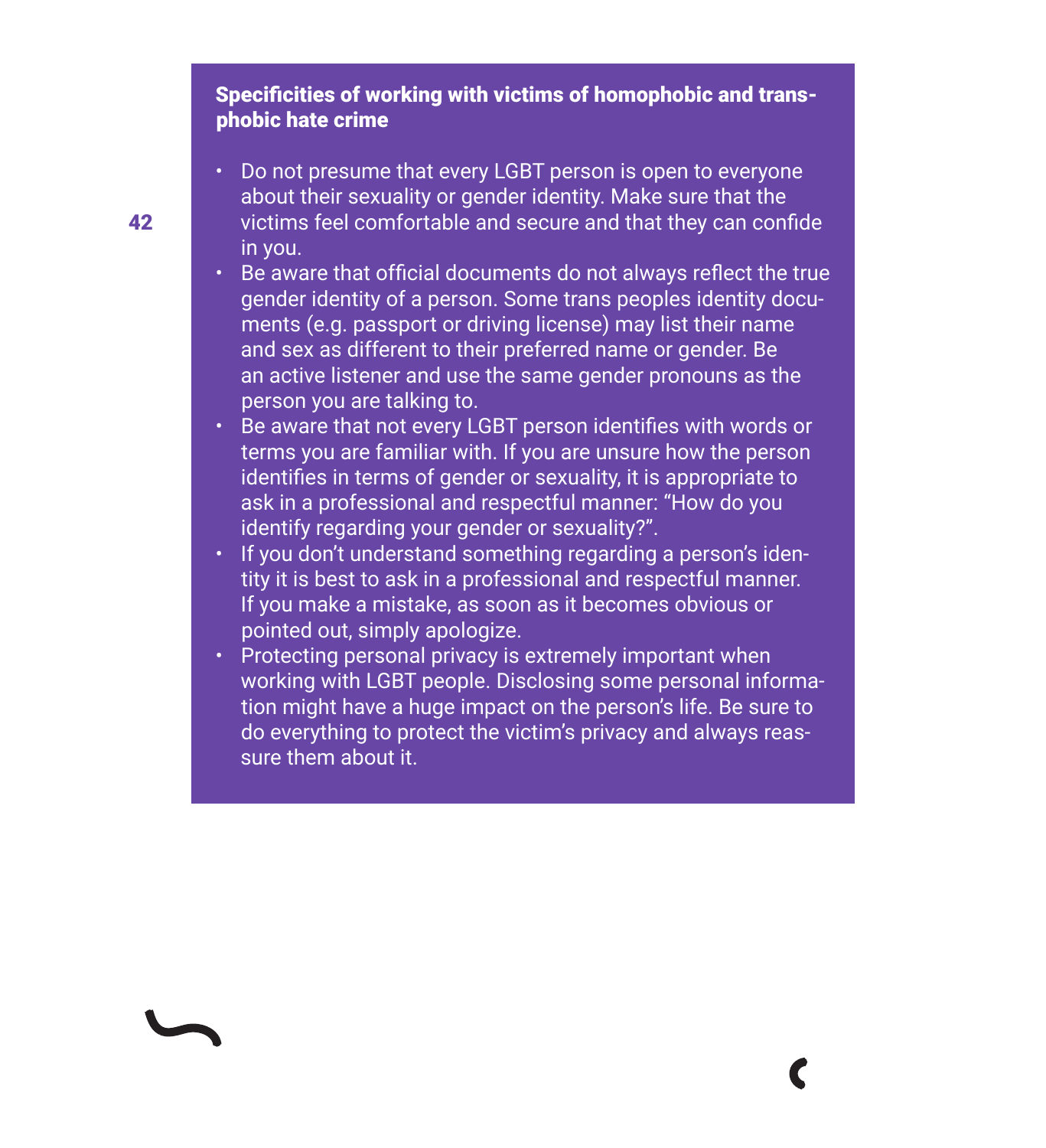### Contact list

Early engagement with LGBT services is essential to reduce fear, mistrust and misunderstandings between victims and authorities. In order to overcome these obstacles, cooperation between police, prosecutors and specialist victim services on the on the other have proven to be beneficiary for both the victim and law enforcement. This cooperation includes exchange of information on best practices, awareness-raising campaigns to combat under-reporting, research, education and training.

What follows is the list of charities that provide assistance to victims of hate crime. We strongly advise that victims be provided information on free and accessible support.

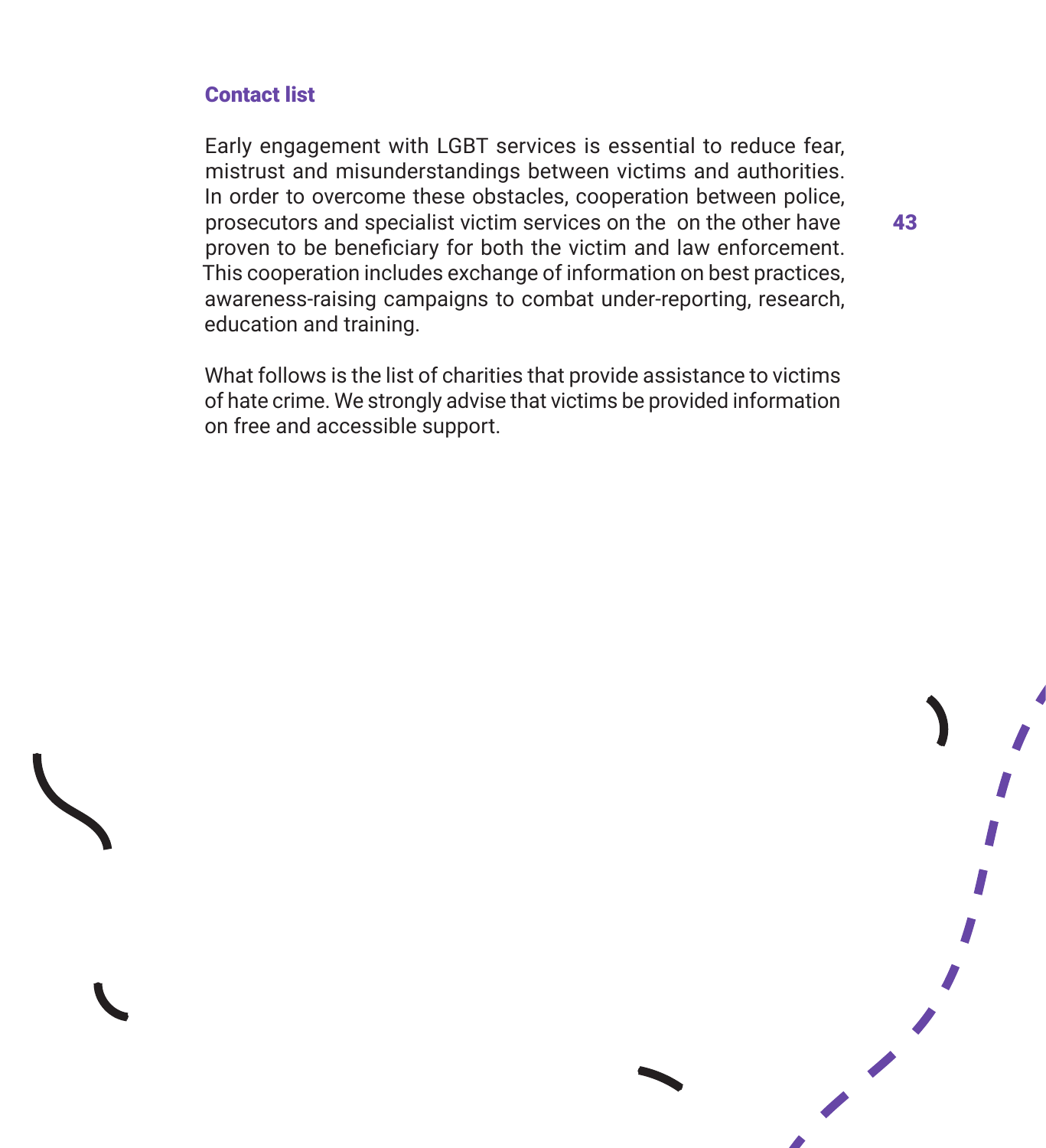### Non profit organizations

### Galop

LGBT hate crime reporting, support, assistance and specialist advocacy

44 020 7704 2040 advice@galop.org.uk www.galop.org.uk

### Community Security Trust

Anti-Semitic hate crime reporting, support and assistance 020 8457 9999 incidents@cst.org.uk www.cst.org.uk

### Tell MAMA

Anti-Muslim hate crime reporting, support and assistance

0800 456 1226 www.tellmamauk.org

### Victim Support

Emotional support service for victims of crime 08 08 16 89 111 www.victimsupport.org.uk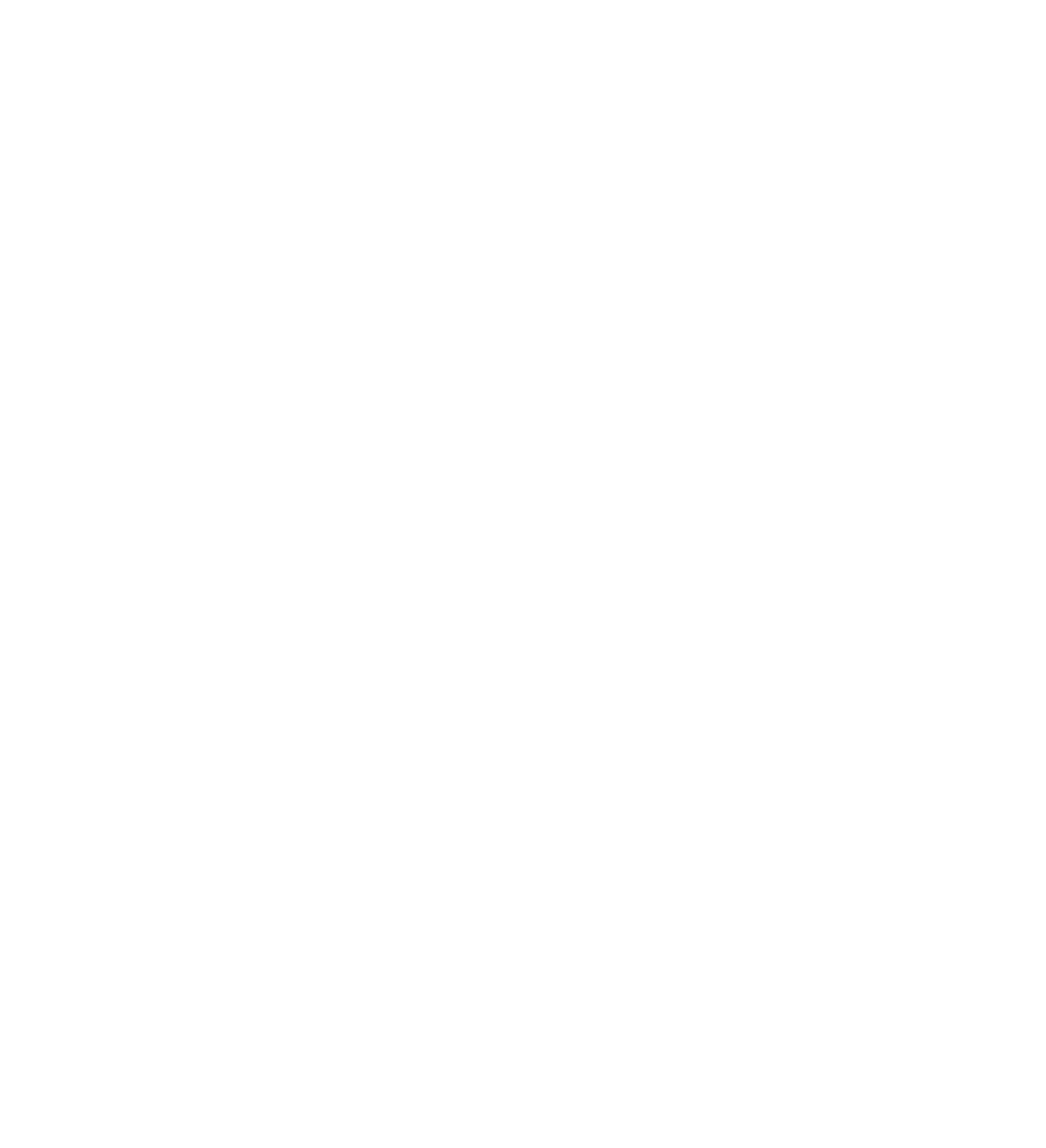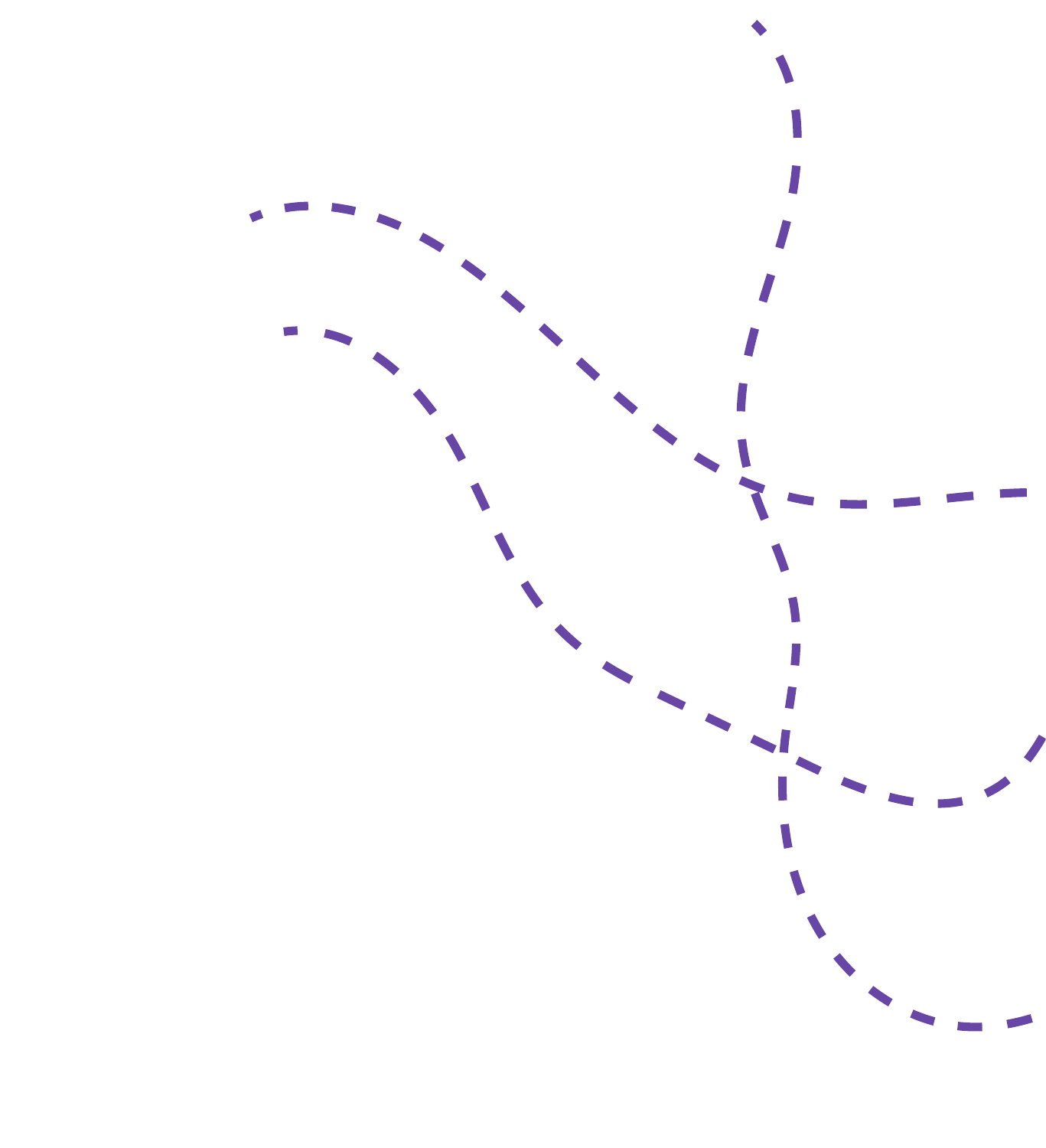